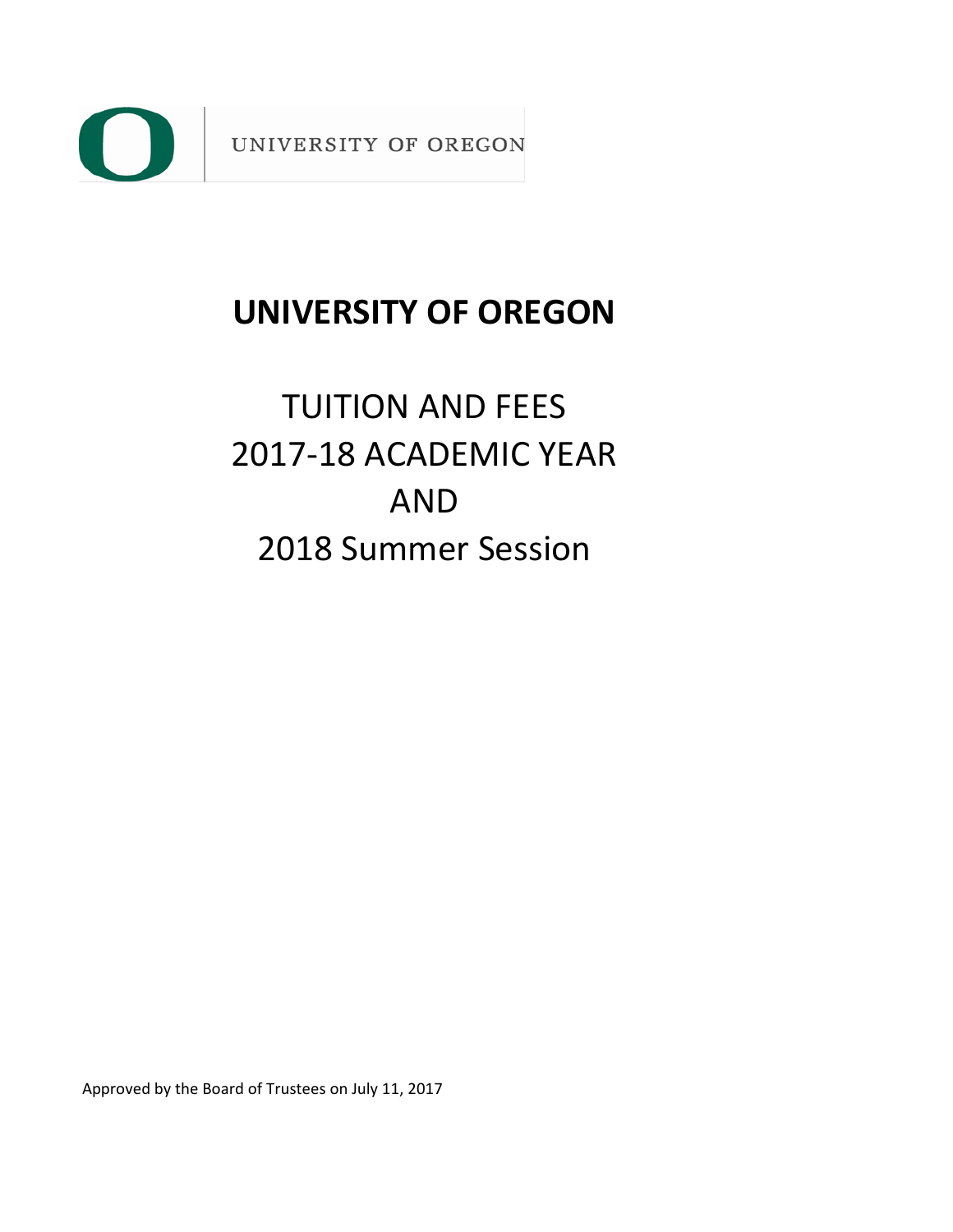## **2017-18 ACADEMIC YEAR TUITION AND FEE INCREASES**

## **ACADEMIC YEAR**

|                                                               |                    |              |                                       |                    | AUADLIVIIU ILAII |                                       |                                |                     |                                           |
|---------------------------------------------------------------|--------------------|--------------|---------------------------------------|--------------------|------------------|---------------------------------------|--------------------------------|---------------------|-------------------------------------------|
|                                                               | 2016-17<br>Tuition | 2016-17 Fees | 2016-17<br><b>Tuition</b> and<br>Fees | 2017-18<br>Tuition | 2017-18 Fees     | 2017-18<br><b>Tuition</b> and<br>Fees | <b>Tuition Pct</b><br>Increase | Fee Pct<br>Increase | <b>Tuition</b> and<br>Fee Pct<br>Increase |
|                                                               |                    |              |                                       |                    |                  |                                       |                                |                     |                                           |
| UNDERGRADUATE (annual tuition and fees at 15 credit hours)    |                    |              |                                       |                    |                  |                                       |                                |                     |                                           |
| Resident                                                      | 8,910.00           | 1,851.75     | 10,761.75                             | 9,495.00           | 2,076.00         | 11,571.00                             | 6.6%                           | 12.1%               | 7.5%                                      |
| Nonresident                                                   | 31,590.00          | 1,851.75     | 33,441.75                             | 32,535.00          | 2,076.00         | 34,611.00                             | 3.0%                           | 12.1%               | 3.5%                                      |
| <b>Honors Differential</b>                                    | 3,834.00           |              |                                       | 4,194.00           |                  |                                       | 9.4%                           |                     |                                           |
| <b>GRADUATE (annual tuition and fees at the plateau rate)</b> |                    |              |                                       |                    |                  |                                       |                                |                     |                                           |
| AAA<br><b>Studio</b>                                          |                    |              |                                       |                    |                  |                                       |                                |                     |                                           |
| Resident                                                      | 16,962.00          | 1,851.75     | 18,813.75                             | 17,970.00          | 2,076.00         | 20,046.00                             | 5.9%                           | 12.1%               | 6.5%                                      |
| Nonresident                                                   | 27,135.00          | 1,851.75     | 28,986.75                             | 29,655.00          | 2,076.00         | 31,731.00                             | 9.3%                           | 12.1%               | 9.5%                                      |
| Non-Studio                                                    |                    |              |                                       |                    |                  |                                       |                                |                     |                                           |
| Resident                                                      | 15,435.00          | 1,851.75     | 17,286.75                             | 15,897.00          | 2,076.00         | 17,973.00                             | 3.0%                           | 12.1%               | 4.0%                                      |
| Nonresident                                                   | 24,396.00          | 1,851.75     | 26,247.75                             | 25,128.00          | 2,076.00         | 27,204.00                             | 3.0%                           | 12.1%               | 3.6%                                      |
| CAS                                                           |                    |              |                                       |                    |                  |                                       |                                |                     |                                           |
| MA/Phd                                                        |                    |              |                                       |                    |                  |                                       |                                |                     |                                           |
| Resident                                                      | 14,391.00          | 1,851.75     | 16,242.75                             | 14,526.00          | 2,076.00         | 16,602.00                             | 0.9%                           | 12.1%               | 2.2%                                      |
| Nonresident                                                   | 24,759.00          | 1,851.75     | 26,610.75                             | 25,515.00          | 2,076.00         | 27,591.00                             | 3.1%                           | 12.1%               | 3.7%                                      |
| <b>EDUCATION</b>                                              |                    |              |                                       |                    |                  |                                       |                                |                     |                                           |
| Base<br>Resident                                              | 16,464.00          | 1,851.75     | 18,315.75                             | 16,965.00          | 2,076.00         | 19,041.00                             | 3.0%                           | 12.1%               | 4.0%                                      |
| Nonresident                                                   | 23,400.00          | 1,851.75     | 25,251.75                             | 24,093.00          | 2,076.00         | 26,169.00                             | 3.0%                           | 12.1%               | 3.6%                                      |
| Supervision                                                   |                    |              |                                       |                    |                  |                                       |                                |                     |                                           |
| Resident                                                      | 17,736.00          | 1,851.75     | 19,587.75                             | 18,264.00          | 2,076.00         | 20,340.00                             | 3.0%                           | 12.1%               | 3.8%                                      |
| Nonresident                                                   | 24,618.00          | 1,851.75     | 26,469.75                             | 25,365.00          | 2,076.00         | 27,441.00                             | 3.0%                           | 12.1%               | 3.7%                                      |
| Clinical                                                      |                    |              |                                       |                    |                  |                                       |                                |                     |                                           |
| Resident                                                      | 19,323.00          | 1,851.75     | 21,174.75                             | 19,905.00          | 2,076.00         | 21,981.00                             | 3.0%                           | 12.1%               | 3.8%                                      |
| Nonresident                                                   | 26,151.00          | 1,851.75     | 28,002.75                             | 26,925.00          | 2,076.00         | 29,001.00                             | 3.0%                           | 12.1%               | 3.6%                                      |
| <b>JOURNALISM</b>                                             |                    |              |                                       |                    |                  |                                       |                                |                     |                                           |
| MA/PhD                                                        |                    |              |                                       |                    |                  |                                       |                                |                     |                                           |
| Resident                                                      | 15,093.00          | 1,851.75     | 16,944.75                             | 15,093.00          | 2,076.00         | 17,169.00                             | 0.0%                           | 12.1%               | 1.3%                                      |
| Nonresident                                                   | 24,435.00          | 1,851.75     | 26,286.75                             | 24,435.00          | 2,076.00         | 26,511.00                             | 0.0%                           | 12.1%               | 0.9%                                      |
| Strategic Comm                                                |                    |              |                                       |                    |                  |                                       |                                |                     |                                           |
| Resident                                                      | 16,011.00          | 1,851.75     | 17,862.75                             | 16,011.00          | 2,076.00         | 18,087.00                             | 0.0%                           | 12.1%               | 1.3%                                      |
| Nonresident<br>Multimedia                                     | 24,435.00          | 1,851.75     | 26,286.75                             | 24,435.00          | 2,076.00         | 26,511.00                             | 0.0%                           | 12.1%               | 0.9%                                      |
| Resident                                                      | 16,011.00          | 1,851.75     | 17,862.75                             | 16,011.00          | 2,076.00         | 18,087.00                             | 0.0%                           | 12.1%               | 1.3%                                      |
| Nonresident                                                   | 24,435.00          | 1,851.75     | 26,286.75                             | 24,435.00          | 2,076.00         | 26,511.00                             | 0.0%                           | 12.1%               | 0.9%                                      |
| LAW                                                           |                    |              |                                       |                    |                  |                                       |                                |                     |                                           |
| JD                                                            |                    |              |                                       |                    |                  |                                       |                                |                     |                                           |
| Resident                                                      | 30,618.00          | 1,858.00     | 32,476.00                             | 31,842.00          | 2,080.00         | 33,922.00                             | 4.0%                           | 11.9%               | 4.5%                                      |
| Nonresident                                                   | 38,538.00          | 1,858.00     | 40,396.00                             | 40,086.00          | 2,080.00         | 42,166.00                             | 4.0%                           | 11.9%               | 4.4%                                      |
| LLM                                                           |                    |              |                                       |                    |                  |                                       |                                |                     |                                           |
| Resident                                                      | 38,034.00          | 1,858.00     | 39,892.00                             | 39,564.00          | 2,080.00         | 41,644.00                             | 4.0%                           | 11.9%               | 4.4%                                      |
| Nonresident                                                   | 38,034.00          | 1,858.00     | 39,892.00                             | 39,564.00          | 2,080.00         | 41,644.00                             | 4.0%                           | 11.9%               | 4.4%                                      |
| <b>CRES</b>                                                   |                    |              |                                       |                    |                  |                                       |                                |                     |                                           |
| Resident                                                      | 18,819.00          | 1,851.75     | 20,670.75                             | 19,575.00          | 2,076.00         | 21,651.00                             | 4.0%                           | 12.1%               | 4.7%                                      |
| Nonresident                                                   | 25,434.00          | 1,851.75     | 27,285.75                             | 26,460.00          | 2,076.00         | 28,536.00                             | 4.0%                           | 12.1%               | 4.6%                                      |
| LCB<br>PhD                                                    |                    |              |                                       |                    |                  |                                       |                                |                     |                                           |
| Resident                                                      | 13,824.00          | 1,851.75     | 15,675.75                             | 14,364.00          | 2,076.00         | 16,440.00                             | 3.9%                           | 12.1%               | 4.9%                                      |
| Nonresident                                                   | 23,031.00          | 1,851.75     | 24,882.75                             | 24,057.00          | 2,076.00         | 26,133.00                             | 4.5%                           | 12.1%               | 5.0%                                      |
| MBA                                                           |                    |              |                                       |                    |                  |                                       |                                |                     |                                           |
| Resident                                                      | 27,417.00          | 1,851.75     | 29,268.75                             | 28,377.00          | 2,076.00         | 30,453.00                             | 3.5%                           | 12.1%               | 4.0%                                      |
| Nonresident                                                   | 37,944.00          | 1,851.75     | 39,795.75                             | 39,273.00          | 2,076.00         | 41,349.00                             | 3.5%                           | 12.1%               | 3.9%                                      |
| Accounting                                                    |                    |              |                                       |                    |                  |                                       |                                |                     |                                           |
| Resident                                                      | 18,957.00          | 1,851.75     | 20,808.75                             | 19,527.00          | 2,076.00         | 21,603.00                             | 3.0%                           | 12.1%               | 3.8%                                      |
| Nonresident                                                   | 26,823.00          | 1,851.75     | 28,674.75                             | 27,627.00          | 2,076.00         | 29,703.00                             | 3.0%                           | 12.1%               | 3.6%                                      |
| Finance <sup>1</sup>                                          |                    |              |                                       |                    |                  |                                       |                                |                     |                                           |
| Resident                                                      |                    |              |                                       | 32,500.00          | 2,076.00         | 34,576.00                             | $-na-$                         | $-na-$              | $-na-$                                    |
| Nonresident                                                   |                    | New Program  |                                       | 42,500.00          | 2,076.00         | 44,576.00                             | $-na-$                         | $-na-$              | $-na-$                                    |
| <b>MUSIC</b>                                                  |                    |              |                                       |                    |                  |                                       |                                |                     |                                           |
| MA/PhD                                                        |                    |              |                                       |                    |                  |                                       |                                |                     |                                           |
| Resident                                                      | 14,382.00          | 1,851.75     | 16,233.75                             | 14,382.00          | 2,076.00         | 16,458.00                             | 0.0%                           | 12.1%               | 1.4%                                      |
| Nonresident                                                   | 22,371.00          | 1,851.75     | 24,222.75                             | 22,371.00          | 2,076.00         | 24,447.00                             | 0.0%                           | 12.1%               | 0.9%                                      |

*Note:*

(1) The cost of the new Master's program in Finance is for four terms.

*Source:* UO Office of Institutional Research.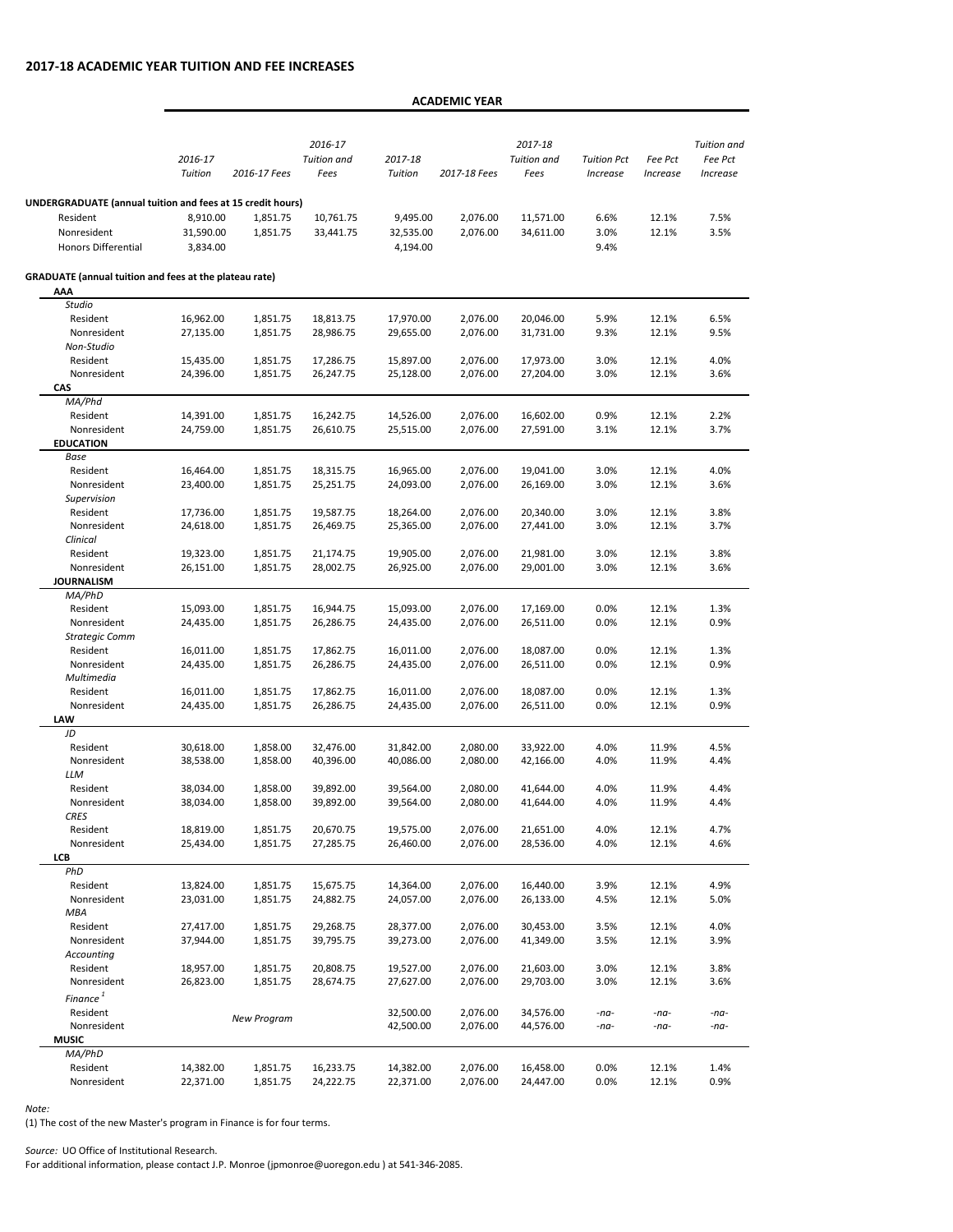## **2017-18 SUMMER TUITION AND FEE INCREASES**

*Summer 2017 Tuition Summer 2017 Fees Summer 2017 Tuition and Fees Summer 2018 Tuition Summer 2018 Fee Summer 2018 Tuition and Fees Tuition Pct Increase Fee Pct Increase Tuition and Fee Pct Increase*  Resident 2,019.00 430.50 2,449.50 2,268.00 502.00 2,770.00 12.3% 16.6% 13.1% Nonresident 5,473.00 430.50 5,903.50 5,640.00 502.00 6,142.00 3.1% 16.6% 4.0% Honors Differential *-na- -na- -na-***AAA** *Studio* Resident 3,337.00 430.50 3,767.50 3,427.00 502.00 3,929.00 2.7% 16.6% 4.3% Nonresident 4,218.00 430.50 4,648.50 4,335.00 502.00 4,837.00 2.8% 16.6% 4.1% *Non-Studio* Resident 3,090.00 430.50 3,520.50 3,180.00 502.00 3,682.00 2.9% 16.6% 4.6% Nonresident 4,063.00 430.50 4,493.50 4,180.00 502.00 4,682.00 2.9% 16.6% 4.2% **CAS** *MA/Phd* Resident 2,871.00 430.50 3,301.50 2,871.00 502.00 3,373.00 0.0% 16.6% 2.2% Nonresident 4,110.00 430.50 4,540.50 4,110.00 502.00 4,612.00 0.0% 16.6% 1.6% **EDUCATION** *Base* Resident 3,397.00 430.50 3,827.50 3,495.00 502.00 3,997.00 2.9% 16.6% 4.4% Nonresident 4,013.00 430.50 4,443.50 4,134.00 502.00 4,636.00 3.0% 16.6% 4.3% *Supervision* Resident 3,650.00 430.50 4,080.50 3,758.00 502.00 4,260.00 3.0% 16.6% 4.4% Nonresident 4,212.00 430.50 4,642.50 4,337.00 502.00 4,839.00 3.0% 16.6% 4.2% *Clinical* Resident 4,060.00 430.50 4,490.50 4,183.00 502.00 4,685.00 3.0% 16.6% 4.3% Nonresident 4,575.00 430.50 5,005.50 4,711.00 502.00 5,213.00 3.0% 16.6% 4.1% **JOURNALISM** *MA/PhD* Resident 3,015.00 430.50 3,445.50 3,015.00 502.00 3,517.00 0.0% 16.6% 2.1% Nonresident 4,047.00 430.50 4,477.50 4,047.00 502.00 4,549.00 0.0% 16.6% 1.6% *Strategic Comm* **SUMMER UNDERGRADUATE (summer tuition and fees at 12 credit hours) GRADUATE (summer tuition and fees at 9 credit hours)**

Resident 3,204.00 430.50 3,634.50 3,204.00 502.00 3,706.00 0.0% 16.6% 2.0% Nonresident 4,047.00 430.50 4,477.50 4,047.00 502.00 4,549.00 0.0% 16.6% 1.6%

Resident 3,204.00 430.50 3,634.50 3,204.00 502.00 3,706.00 0.0% 16.6% 2.0% Nonresident 4,047.00 430.50 4,477.50 4,047.00 502.00 4,549.00 0.0% 16.6% 1.6%

**LAW** *JD* Resident 12,861.00 430.50 13,291.50 13,374.00 502.00 13,876.00 4.0% 16.6% 4.4% Nonresident 14,013.00 430.50 14,443.50 14,571.00 502.00 15,073.00 4.0% 16.6% 4.4% *LLM* Resident 19,017.00 430.50 19,447.50 19,782.00 502.00 20,284.00 4.0% 16.6% 4.3% Nonresident 19,017.00 430.50 19,447.50 19,782.00 502.00 20,284.00 4.0% 16.6% 4.3% *CRES* Resident 6,273.00 430.50 6,703.50 6,525.00 502.00 7,027.00 4.0% 16.6% 4.8% Nonresident 8,478.00 430.50 8,908.50 8,820.00 502.00 9,322.00 4.0% 16.6% 4.6% **LCB** *PhD* Resident 2,763.00 430.50 3,193.50 2,873.00 502.00 3,375.00 4.0% 16.6% 5.7% Nonresident 3,822.00 430.50 4,252.50 3,975.00 502.00 4,477.00 4.0% 16.6% 5.3% *MBA* Resident 5,476.00 430.50 5,906.50 5,668.00 502.00 6,170.00 3.5% 16.6% 4.5% Nonresident 6,328.00 430.50 6,758.50 6,549.00 502.00 7,051.00 3.5% 16.6% 4.3% *Accounting* Resident 3,789.00 430.50 4,219.50 3,903.00 502.00 4,405.00 3.0% 16.6% 4.4% Nonresident 4,479.00 430.50 4,909.50 4,614.00 502.00 5,116.00 3.0% 16.6% 4.2% **MUSIC** *MA/PhD* Resident 2,878.00 430.50 3,308.50 2,878.00 502.00 3,380.00 0.0% 16.6% 2.2% Nonresident 3,728.00 430.50 4,158.50 3,728.00 502.00 4,230.00 0.0% 16.6% 1.7%

*Source:* UO Office of Institutional Research.

*Multimedia*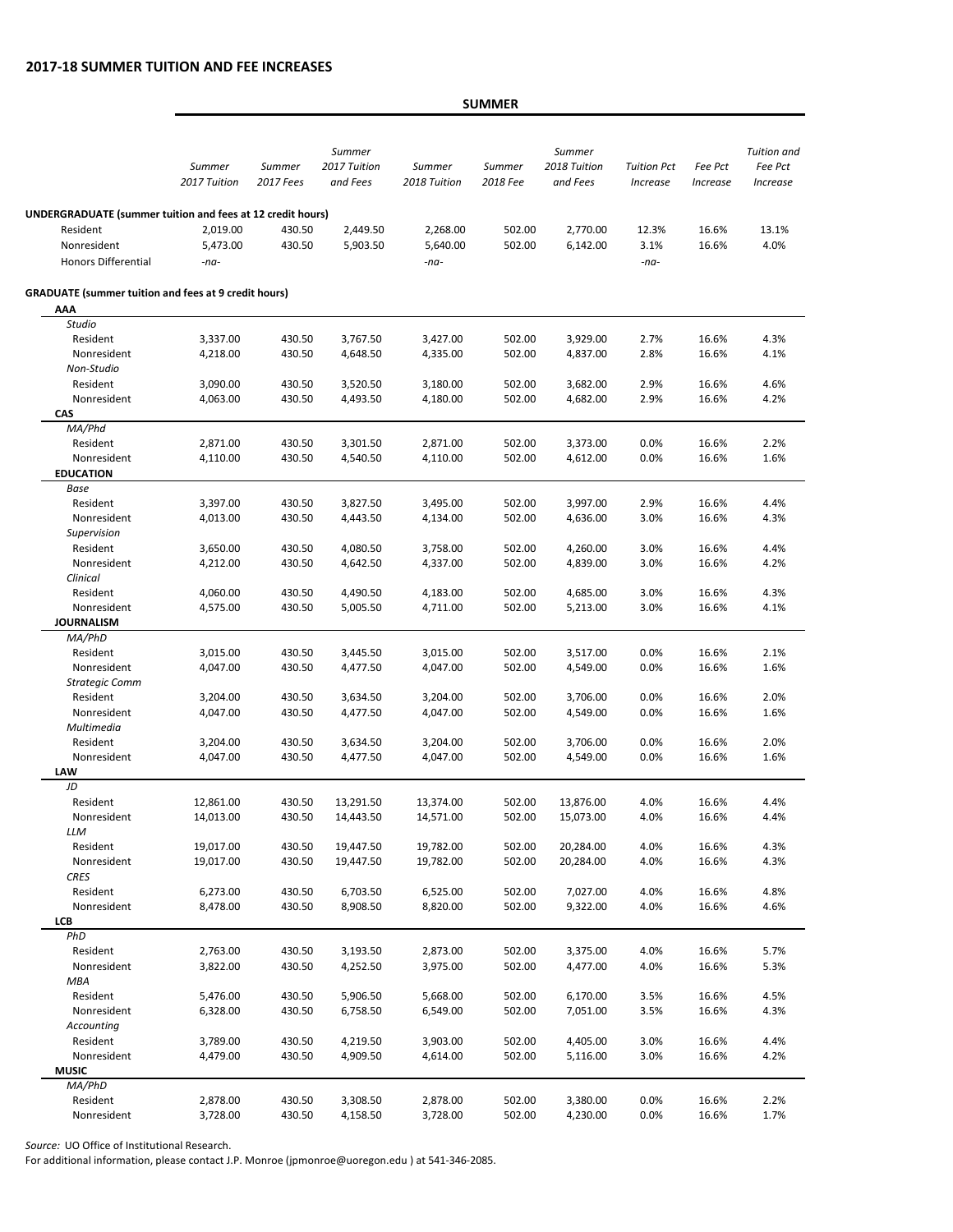## **2017-18 FEE INCREASES — PER TERM OR SEMESTER**

|                               |                             | 2016-17 Academic Year  |                       |                             | 2017-18 Academic Year  |                       |                             | <b>Percentage Change</b> |                       |
|-------------------------------|-----------------------------|------------------------|-----------------------|-----------------------------|------------------------|-----------------------|-----------------------------|--------------------------|-----------------------|
|                               | Undergraduate<br>(per Term) | Graduate<br>(per Term) | Law<br>(per Semester) | Undergraduate<br>(per Term) | Graduate<br>(per Term) | Law<br>(per Semester) | Undergraduate<br>(per Term) | Graduate<br>(per Term)   | Law<br>(per Semester) |
| <b>Building Fee</b>           | 45.00                       | 45.00                  | 68.00                 | 45.00                       | 45.00                  | 68.00                 | $0.00\%$                    | 0.00%                    | 0.00%                 |
| Incidental Fee                | 233.75                      | 233.75                 | 352.00                | 238.50                      | 238.50                 | 358.00                | 2.03%                       | 2.03%                    | 1.70%                 |
| <b>Health Service Fee</b>     | 173.75                      | 173.75                 | 261.00                | 191.00                      | 191.00                 | 287.00                | 9.93%                       | 9.93%                    | 9.96%                 |
| <b>Recreation Center Bond</b> | 38.00                       | 38.00                  | 57.00                 | 38.00                       | 38.00                  | 57.00                 | 0.00%                       | 0.00%                    | $0.00\%$              |
| <b>Recreation Center Fee</b>  | 59.75                       | 59.75                  | 90.00                 | 62.50                       | 62.50                  | 94.00                 | 4.60%                       | 4.60%                    | 4.44%                 |
| <b>EMU Fee</b>                | 67.00                       | 67.00                  | 101.00                | 67.00                       | 67.00                  | 101.00                | 0.00%                       | 0.00%                    | 0.00%                 |
| <b>Technology Fee</b>         |                             | New Fee                |                       | 50.00                       | 50.00                  | 75.00                 | -na-                        | -na-                     | -na-                  |
| <b>Total Fees</b>             | 617.25                      | 617.25                 | 929.00                | 692.00                      | 692.00                 | 1,040.00              | 12.11%                      | 12.11%                   | 11.95%                |

*Source:* UO Office of Institutional Research.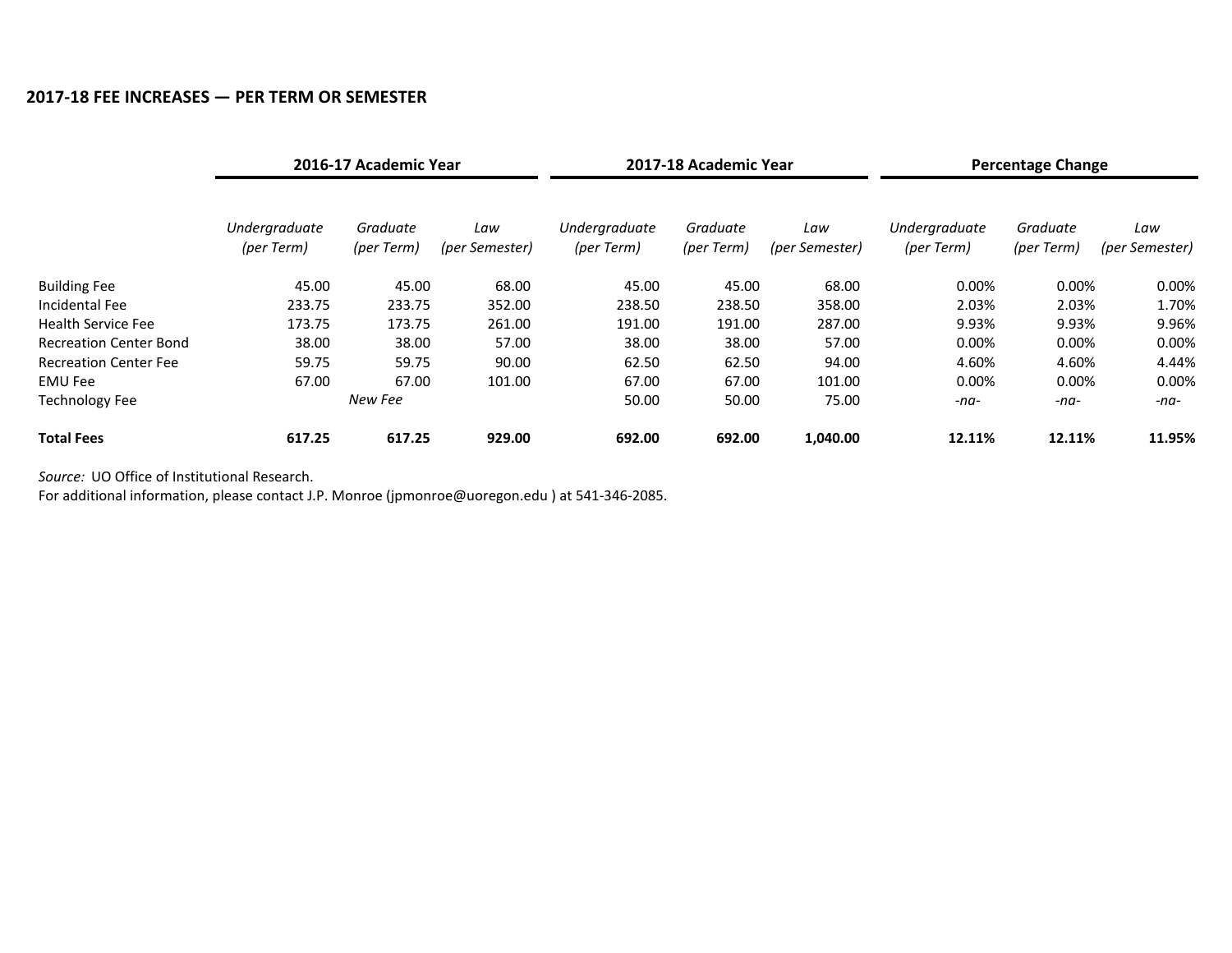## **University of Oregon Academic Year 2017-18 Undergraduate Tuition and Fees**

|                |          |          | Undergraduate |             | Undergraduate - Clark Honors College |          |             |                    |  |  |
|----------------|----------|----------|---------------|-------------|--------------------------------------|----------|-------------|--------------------|--|--|
|                | Resident |          | Nonresident   |             | Resident                             |          | Nonresident |                    |  |  |
|                |          | Tuition  |               | Tuition and |                                      | Tuition  |             | <b>Tuition and</b> |  |  |
| Credits        | Tuition  | and Fees | Tuition       | Fees        | Tuition                              | and Fees | Tuition     | Fees               |  |  |
| 1              | 211.00   | 881.00   | 723.00        | 1,393.00    | 1,609.00                             | 2,279.00 | 2,121.00    | 2,791.00           |  |  |
| $\overline{2}$ | 422.00   | 1,094.00 | 1,446.00      | 2,118.00    | 1,820.00                             | 2,492.00 | 2,844.00    | 3,516.00           |  |  |
| 3              | 633.00   | 1,307.00 | 2,169.00      | 2,843.00    | 2,031.00                             | 2,705.00 | 3,567.00    | 4,241.00           |  |  |
| 4              | 844.00   | 1,520.00 | 2,892.00      | 3,568.00    | 2,242.00                             | 2,918.00 | 4,290.00    | 4,966.00           |  |  |
| 5              | 1,055.00 | 1,733.00 | 3,615.00      | 4,293.00    | 2,453.00                             | 3,131.00 | 5,013.00    | 5,691.00           |  |  |
| 6              | 1,266.00 | 1,946.00 | 4,338.00      | 5,018.00    | 2,664.00                             | 3,344.00 | 5,736.00    | 6,416.00           |  |  |
| 7              | 1,477.00 | 2,159.00 | 5,061.00      | 5,743.00    | 2,875.00                             | 3,557.00 | 6,459.00    | 7,141.00           |  |  |
| 8              | 1,688.00 | 2,372.00 | 5,784.00      | 6,468.00    | 3,086.00                             | 3,770.00 | 7,182.00    | 7,866.00           |  |  |
| 9              | 1,899.00 | 2,585.00 | 6,507.00      | 7,193.00    | 3,297.00                             | 3,983.00 | 7,905.00    | 8,591.00           |  |  |
| 10             | 2,110.00 | 2,798.00 | 7,230.00      | 7,918.00    | 3,508.00                             | 4,196.00 | 8,628.00    | 9,316.00           |  |  |
| 11             | 2,321.00 | 3,011.00 | 7,953.00      | 8,643.00    | 3,719.00                             | 4,409.00 | 9,351.00    | 10,041.00          |  |  |
| 12             | 2,532.00 | 3,224.00 | 8,676.00      | 9,368.00    | 3,930.00                             | 4,622.00 | 10,074.00   | 10,766.00          |  |  |
| 13             | 2,743.00 | 3,435.00 | 9,399.00      | 10,091.00   | 4,141.00                             | 4,833.00 | 10,797.00   | 11,489.00          |  |  |
| 14             | 2,954.00 | 3,646.00 | 10,122.00     | 10,814.00   | 4,352.00                             | 5,044.00 | 11,520.00   | 12,212.00          |  |  |
| 15             | 3,165.00 | 3,857.00 | 10,845.00     | 11,537.00   | 4,563.00                             | 5,255.00 | 12,243.00   | 12,935.00          |  |  |
| 16             | 3,376.00 | 4,068.00 | 11,568.00     | 12,260.00   | 4,774.00                             | 5,466.00 | 12,966.00   | 13,658.00          |  |  |
| 17             | 3,587.00 | 4,279.00 | 12,291.00     | 12,983.00   | 4,985.00                             | 5,677.00 | 13,689.00   | 14,381.00          |  |  |
| 18             | 3,798.00 | 4,490.00 | 13,014.00     | 13,706.00   | 5,196.00                             | 5,888.00 | 14,412.00   | 15,104.00          |  |  |
| Each Add'l     |          |          |               |             |                                      |          |             |                    |  |  |
| Credit Hour    | 211.00   |          | 723.00        |             | 211.00                               |          | 723.00      |                    |  |  |

*Notes:*

(1) During the regular academic year, law students on semesters pay 150% of the academic fee.

(2) A one-time Matriculation fee is assessed on all new and transfer students — \$430 Undergraduate / \$430 Graduate and Law.

(3) Students enrolled in off-campus programs (OIMB and Portland only) are assessed 50% of the Incidental fee.

(4) Qualified tuition and fees do not include student health insurance fees for Tax Relief Act reporting.

(5) Students enrolled in the Portland programs use the Portland State University Student Health Center,

and pay the same Health Service Fee as PSU students.

(6) Students coded as international undergraduates will be assessed a \$200 fee during the regular academic year.

(7) Students enrolled in University of Oregon's Portland programs do not pay the Recreation Center Fees and the EMU Fee.

*Source:* UO Office of Institutional Research.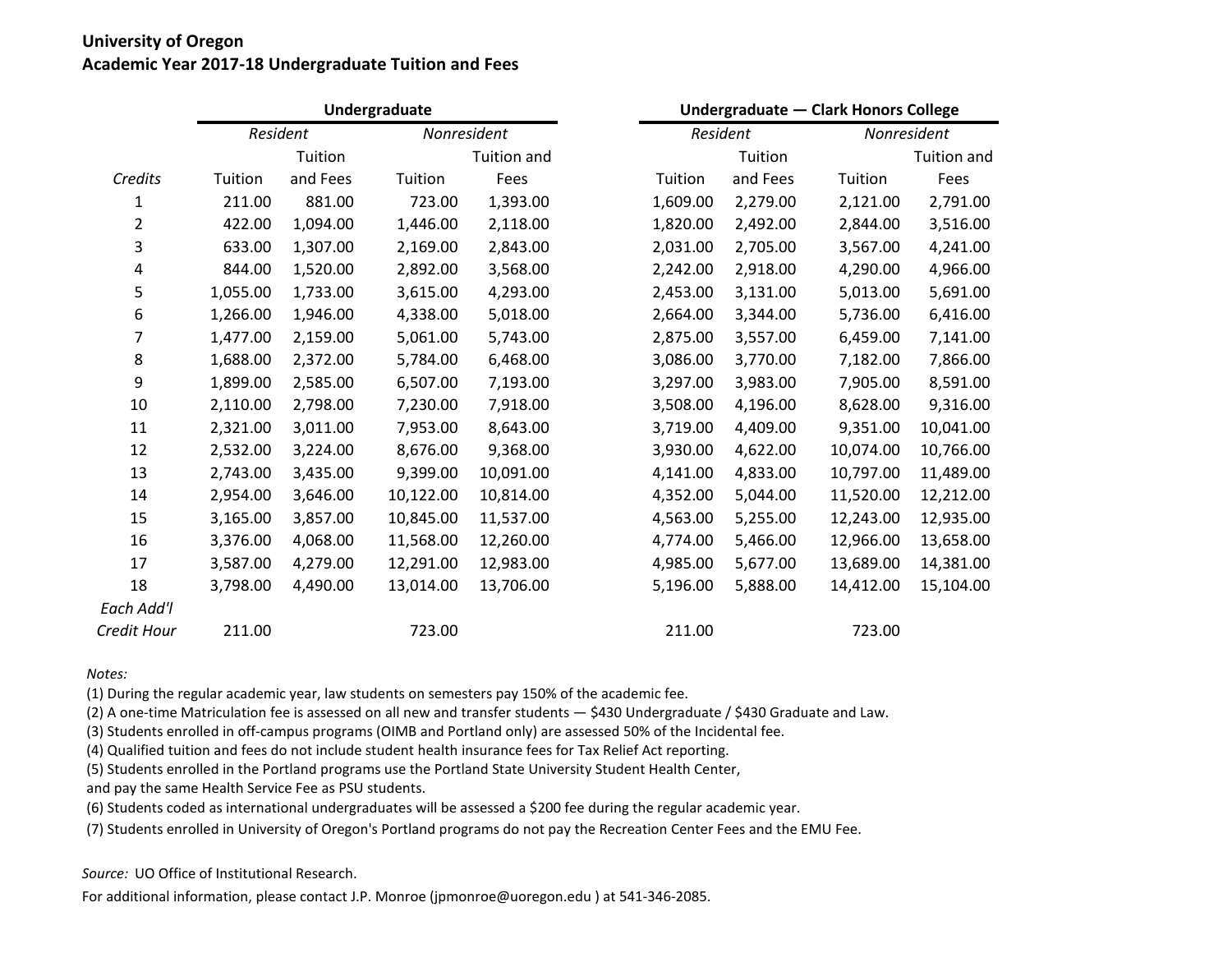# **University of Oregon Summer 2018 Undergraduate Tuition and Fees**

|             |          | Undergraduate |             |                    |  |  |  |  |  |  |  |  |  |
|-------------|----------|---------------|-------------|--------------------|--|--|--|--|--|--|--|--|--|
|             | Resident |               | Nonresident |                    |  |  |  |  |  |  |  |  |  |
|             |          | Tuition       |             | <b>Tuition and</b> |  |  |  |  |  |  |  |  |  |
| Credits     | Tuition  | and Fees      | Tuition     | Fees               |  |  |  |  |  |  |  |  |  |
| 1           | 189.00   | 691.00        | 470.00      | 972.00             |  |  |  |  |  |  |  |  |  |
| 2           | 378.00   | 880.00        | 940.00      | 1,442.00           |  |  |  |  |  |  |  |  |  |
| 3           | 567.00   | 1,069.00      | 1,410.00    | 1,912.00           |  |  |  |  |  |  |  |  |  |
| 4           | 756.00   | 1,258.00      | 1,880.00    | 2,382.00           |  |  |  |  |  |  |  |  |  |
| 5           | 945.00   | 1,447.00      | 2,350.00    | 2,852.00           |  |  |  |  |  |  |  |  |  |
| 6           | 1,134.00 | 1,636.00      | 2,820.00    | 3,322.00           |  |  |  |  |  |  |  |  |  |
| 7           | 1,323.00 | 1,825.00      | 3,290.00    | 3,792.00           |  |  |  |  |  |  |  |  |  |
| 8           | 1,512.00 | 2,014.00      | 3,760.00    | 4,262.00           |  |  |  |  |  |  |  |  |  |
| 9           | 1,701.00 | 2,203.00      | 4,230.00    | 4,732.00           |  |  |  |  |  |  |  |  |  |
| 10          | 1,890.00 | 2,392.00      | 4,700.00    | 5,202.00           |  |  |  |  |  |  |  |  |  |
| 11          | 2,079.00 | 2,581.00      | 5,170.00    | 5,672.00           |  |  |  |  |  |  |  |  |  |
| 12          | 2,268.00 | 2,770.00      | 5,640.00    | 6,142.00           |  |  |  |  |  |  |  |  |  |
| 13          | 2,457.00 | 2,959.00      | 6,110.00    | 6,612.00           |  |  |  |  |  |  |  |  |  |
| 14          | 2,646.00 | 3,148.00      | 6,580.00    | 7,082.00           |  |  |  |  |  |  |  |  |  |
| 15          | 2,835.00 | 3,337.00      | 7,050.00    | 7,552.00           |  |  |  |  |  |  |  |  |  |
| 16          | 3,024.00 | 3,526.00      | 7,520.00    | 8,022.00           |  |  |  |  |  |  |  |  |  |
| 17          | 3,213.00 | 3,715.00      | 7,990.00    | 8,492.00           |  |  |  |  |  |  |  |  |  |
| 18          | 3,402.00 | 3,904.00      | 8,460.00    | 8,962.00           |  |  |  |  |  |  |  |  |  |
| Each Add'l  |          |               |             |                    |  |  |  |  |  |  |  |  |  |
| Credit Hour | 189.00   |               | 470.00      |                    |  |  |  |  |  |  |  |  |  |

*Notes:*

(1) During the regular academic year, law students on semesters pay 150% of the academic fee.

(2) A one-time Matriculation fee is assessed on all new and transfer students — \$430 Undergraduate / \$430 Graduate and Law.

(3) Students enrolled in off-campus programs (OIMB and Portland only) are assessed 50% of the Incidental fee.

(4) Qualified tuition and fees do not include student health insurance fees for Tax Relief Act reporting.

(5) Students enrolled in the Portland programs use the Portland State University Student Health Center,

and pay the same Health Service Fee as PSU students.

(6) Students coded as international undergraduates will be assessed a \$200 fee during the regular academic year.

(7) Students enrolled in University of Oregon's Portland programs do not pay the Recreation Center Fees and the EMU Fee.

*Source:* UO Office of Institutional Research.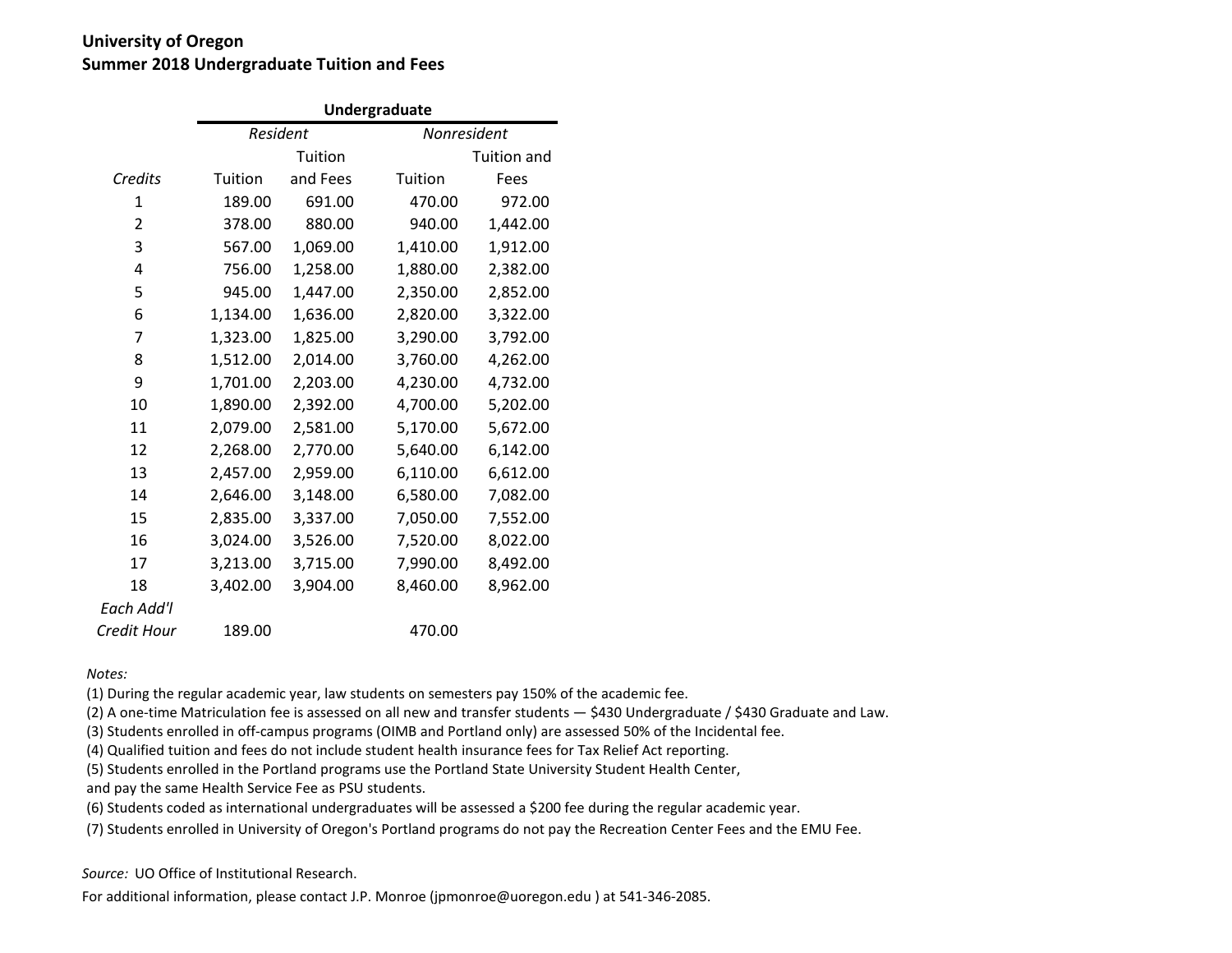## **University of Oregon Academic Year 2017-18 Graduate Tuition Rates**

#### **— RESIDENT TUITION RATES**

|             |          | <b>College of</b><br><b>School of Architecture</b><br><b>Arts and</b><br>and Allied Arts<br><b>College of Business</b><br><b>Sciences</b> |           |            | <b>College of Education</b> |            | Graduate<br>School |           | <b>School of Journalism and Communication</b> |                | School of<br><b>Music and</b><br>Dance |                         | <b>School of Law</b> |            |          |           |            |                |
|-------------|----------|-------------------------------------------------------------------------------------------------------------------------------------------|-----------|------------|-----------------------------|------------|--------------------|-----------|-----------------------------------------------|----------------|----------------------------------------|-------------------------|----------------------|------------|----------|-----------|------------|----------------|
|             |          | Graduate                                                                                                                                  |           |            |                             |            |                    |           | Masters /                                     | <b>Masters</b> |                                        | Media<br><b>Studies</b> | Graduate             |            |          | JD        |            |                |
|             | Graduate | Level 2 -                                                                                                                                 | Masters / |            | Masters In                  | Masters In | Doctoral           | Masters / | Doctoral                                      | Clinical       | <b>Master</b>                          | Masters /               | <b>Strategic</b>     | Graduate   | Masters, | (per      | Conflict   | <b>LLM</b>     |
|             | Level 1  | Studio                                                                                                                                    | Doctoral  | <b>MBA</b> | Accounting                  | Finance    | Programs           | Doctoral  | Supervision                                   | <b>Science</b> | Doctoral                               | Doctoral                | Communication        | Multimedia | Doctoral | semester) | Resolution | (per semester) |
| Credits     |          |                                                                                                                                           |           |            |                             |            |                    |           |                                               |                |                                        |                         |                      |            |          |           |            |                |
|             | 851.00   | 1,150.00                                                                                                                                  | 538.00    | 2,611.00   | 1,621.00                    | 8,125.00   | 532.00             | 1,079.00  | 1,128.00                                      | 1,179.00       | 538.00                                 | 559.00                  | 593.00               | 593.00     | 682.00   | 1,769.00  | 725.00     | 2,198.00       |
|             | 1,407.00 | 1.755.00                                                                                                                                  | 1,076.00  | 3,467.00   | 2,232.00                    | 8,125.00   | 1,064.00           | 1,651.00  | 1,748.00                                      | 1,861.00       | 1.076.00                               | 1,118.00                | 1,186.00             | 1,186.00   | 1.196.00 | 3.538.00  | 1,450.00   | 4,396.00       |
|             | 1,963.00 | 2,360.00                                                                                                                                  | 1,614.00  | 4,323.00   | 2,843.00                    | 8,125.00   | 1,596.00           | 2,223.00  | 2,368.00                                      | 2,543.00       | 1,614.00                               | 1,677.00                | 1,779.00             | 1,779.00   | 1,710.00 | 5,307.00  | 2,175.00   | 6,594.00       |
|             | 2,519.00 | 2,965.00                                                                                                                                  | 2,152.00  | 5,179.00   | 3,454.00                    | 8,125.00   | 2,128.00           | 2,795.00  | 2,988.00                                      | 3,225.00       | 2,152.00                               | 2,236.00                | 2,372.00             | 2,372.00   | 2,224.00 | 7,076.00  | 2,900.00   | 8,792.00       |
|             | 3,075.00 | 3,570.00                                                                                                                                  | 2,690.00  | 6,035.00   | 4,065.00                    | 8,125.00   | 2,660.00           | 3,367.00  | 3,608.00                                      | 3,907.00       | 2,690.00                               | 2,795.00                | 2,965.00             | 2,965.00   | 2,738.00 | 8,845.00  | 3,625.00   | 10,990.00      |
|             | 3,631.00 | 4,175.00                                                                                                                                  | 3,228.00  | 6,891.00   | 4,676.00                    | 8,125.00   | 3,192.00           | 3,939.00  | 4,228.00                                      | 4,589.00       | 3,228.00                               | 3,354.00                | 3,558.00             | 3,558.00   | 3,252.00 | 10,614.00 | 4,350.00   | 13,188.00      |
|             | 4,187.00 | 4,780.00                                                                                                                                  | 3,766.00  | 7,747.00   | 5,287.00                    | 8,125.00   | 3,724.00           | 4,511.00  | 4,848.00                                      | 5,271.00       | 3,766.00                               | 3,913.00                | 4,151.00             | 4,151.00   | 3,766.00 | 12,383.00 | 5,075.00   | 15,386.00      |
|             | 4,743.00 | 5,385.00                                                                                                                                  | 4,304.00  | 8,603.00   | 5,898.00                    | 8,125.00   | 4,256.00           | 5,083.00  | 5,468.00                                      | 5,953.00       | 4,304.00                               | 4,472.00                | 4,744.00             | 4,744.00   | 4,280.00 | 14,152.00 | 5,800.00   | 17,584.00      |
|             | 5,299.00 | 5.990.00                                                                                                                                  | 4.842.00  | 9,459.00   | 6,509.00                    | 8,125.00   | 4,788.00           | 5,655.00  | 6,088.00                                      | 6,635.00       | 4,842.00                               | 5,031.00                | 5,337.00             | 5,337.00   | 4.794.00 | 15,921.00 | 6,525.00   | 19,782.00      |
| 10          | 5,299.00 | 5,990.00                                                                                                                                  | 4,842.00  | 9,459.00   | 6,509.00                    | 8,125.00   | 4,788.00           | 5,655.00  | 6,088.00                                      | 6,635.00       | 4,842.00                               | 5,031.00                | 5,337.00             | 5,337.00   | 4.794.00 | 15,921.00 | 6,525.00   | 19,782.00      |
| 11          | 5,299.00 | 5.990.00                                                                                                                                  | 4,842.00  | 9,459.00   | 6,509.00                    | 8,125.00   | 4,788.00           | 5,655.00  | 6,088.00                                      | 6,635.00       | 4.842.00                               | 5,031.00                | 5,337.00             | 5,337.00   | 4.794.00 | 15,921.00 | 6,525.00   | 19,782.00      |
| 12          | 5,299.00 | 5,990.00                                                                                                                                  | 4,842.00  | 9,459.00   | 6,509.00                    | 8,125.00   | 4,788.00           | 5,655.00  | 6,088.00                                      | 6,635.00       | 4,842.00                               | 5,031.00                | 5,337.00             | 5,337.00   | 4,794.00 | 15,921.00 | 6,525.00   | 19,782.00      |
| 13          | 5,299.00 | 5,990.00                                                                                                                                  | 4,842.00  | 9,459.00   | 6,509.00                    | 8,125.00   | 4,788.00           | 5,655.00  | 6,088.00                                      | 6,635.00       | 4,842.00                               | 5,031.00                | 5,337.00             | 5,337.00   | 4,794.00 | 15,921.00 | 6,525.00   | 19,782.00      |
| 14          | 5,299.00 | 5,990.00                                                                                                                                  | 4,842.00  | 9,459.00   | 6,509.00                    | 8,125.00   | 4,788.00           | 5,655.00  | 6,088.00                                      | 6,635.00       | 4,842.00                               | 5,031.00                | 5,337.00             | 5,337.00   | 4,794.00 | 15,921.00 | 6,525.00   | 19,782.00      |
| 15          | 5,299.00 | 5,990.00                                                                                                                                  | 4,842.00  | 9,459.00   | 6,509.00                    | 8,125.00   | 4,788.00           | 5,655.00  | 6,088.00                                      | 6,635.00       | 4,842.00                               | 5,031.00                | 5,337.00             | 5,337.00   | 4,794.00 | 15,921.00 | 6,525.00   | 19,782.00      |
| 16          | 5,299.00 | 5.990.00                                                                                                                                  | 4,842.00  | 9,459.00   | 6,509.00                    | 8,125.00   | 4,788.00           | 5,655.00  | 6,088.00                                      | 6,635.00       | 4,842.00                               | 5,031.00                | 5,337.00             | 5,337.00   | 4,794.00 | 15,921.00 | 6,525.00   | 19,782.00      |
| 17          | 5,855.00 | 6,595.00                                                                                                                                  | 5,380.00  | 10,315.00  | 7,120.00                    | 8,125.00   | 5,320.00           | 6,227.00  | 6,708.00                                      | 7,317.00       | 5,380.00                               | 5,590.00                | 5,930.00             | 5,930.00   | 5,308.00 | 15,921.00 | 7,250.00   | 19,782.00      |
| 18          | 6,411.00 | 7.200.00                                                                                                                                  | 5,918.00  | 11,171.00  | 7,731.00                    | 8,125.00   | 5,852.00           | 6,799.00  | 7,328.00                                      | 7,999.00       | 5,918.00                               | 6,149.00                | 6,523.00             | 6,523.00   | 5.822.00 | 17,690.00 | 7,975.00   | 21,980.00      |
| Each Add'l  |          |                                                                                                                                           |           |            |                             |            |                    |           |                                               |                |                                        |                         |                      |            |          |           |            |                |
| Credit Hour | 556.00   | 605.00                                                                                                                                    | 538.00    | 856.00     | 611.00                      |            | 532.00             | 572.00    | 620.00                                        | 682.00         | 538.00                                 | 559.00                  | 593.00               | 593.00     | 514.00   | 1,769.00  | 725.00     | 2,198.00       |

*Notes:*

(1) A one-time Matriculation fee is assessed on all new and transfer students — \$430 Undergraduate / \$430 Graduate and Law.

(2) Law and Law LLM students pay per semester rather than per term.

(3) AAA "Level 1" includes Art History, Arts and Administration, Historic Preservation, and Planning, Public Policy and Management.

(4) AAA "Level 2" includes Architecture, Interior Architecture, Art, and Landscape Architecture.

(5) Education "Masters / Doctoral" includes programs in Educational Leadership; Doctoral Programs in Communication Disorders and Sciences,

Critical and Socio-Cultural Studies in Education, Special Education and Early Intervention, and Masters Program in Prevention Science.

(6) Education "Masters / Doctoral Supervision" includes Doctoral Programs in Counseling Psychology and School Psychology; Masters Programs in Curriculum and Teaching,

(7) Education "Masters Clinical Science" includes programs in Communication Disorders and Sciences and Couples and Family Therapy.

(8) Journalism and Communication's professional Master's program falls under Media Studies.

(9) LCB's Masters in Finance charges a per quarter flat rate for enrolled students.

*Source:* UO Office of Institutional Research.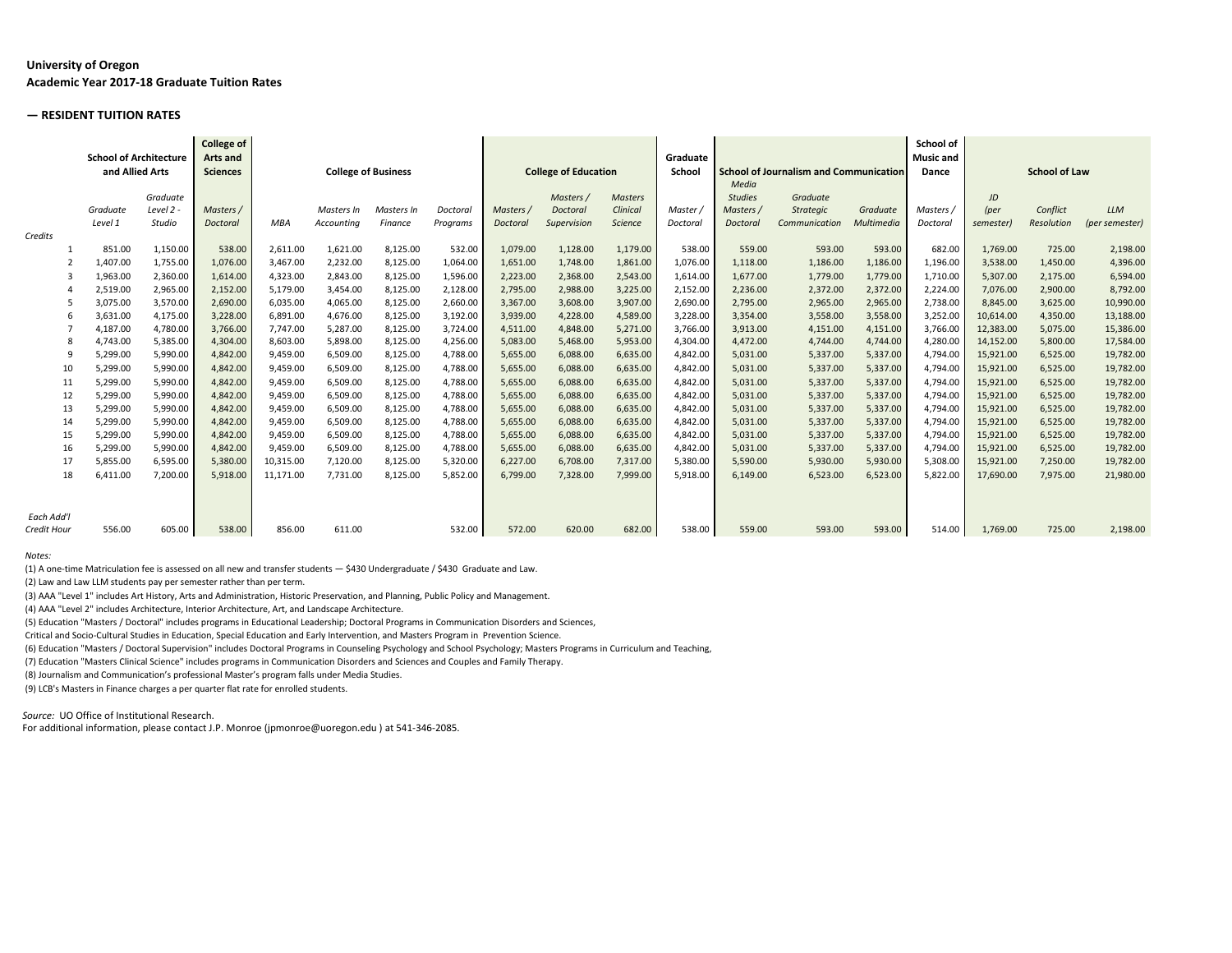## **University of Oregon Academic Year 2017-18 Graduate Tuition Rates**

#### **— NONRESIDENT TUITION RATES**

|             | <b>School of Architecture</b> |             | <b>College of</b><br><b>Arts and</b> |            |                            |            |          |           |                             |                | Graduate  |                 |                                               |            | School of<br><b>Music and</b> |           |                      |                      |
|-------------|-------------------------------|-------------|--------------------------------------|------------|----------------------------|------------|----------|-----------|-----------------------------|----------------|-----------|-----------------|-----------------------------------------------|------------|-------------------------------|-----------|----------------------|----------------------|
|             | and Allied Arts               |             | <b>Sciences</b>                      |            | <b>College of Business</b> |            |          |           | <b>College of Education</b> |                | School    |                 | <b>School of Journalism and Communication</b> |            | Dance                         |           | <b>School of Law</b> |                      |
|             |                               |             |                                      |            |                            |            |          |           |                             |                |           | Media           |                                               |            |                               |           |                      | Envir. &             |
|             |                               | Graduate    |                                      |            |                            |            |          |           | Masters /                   | <b>Masters</b> |           | <b>Studies</b>  | Graduate                                      |            |                               | JD        |                      | Natural              |
|             | Graduate                      | Level $2 -$ | Masters /                            |            | Masters In                 | Masters In | Doctoral | Masters / | Doctoral                    | Clinical       | Master,   | Masters /       | <b>Strategic</b>                              | Graduate   | Masters /                     | (per      | Conflict             | <b>Resources LLM</b> |
|             | Level 1                       | Studio      | Doctoral                             | <b>MBA</b> | Accounting                 | Finance    | Programs | Doctoral  | Supervision                 | Science        | Doctoral  | <b>Doctoral</b> | Communication                                 | Multimedia | Doctoral                      | semester) | <b>Resolution</b>    | (per semester)       |
| Credits     |                               |             |                                      |            |                            |            |          |           |                             |                |           |                 |                                               |            |                               |           |                      |                      |
|             | 1,208.00                      | 1,685.00    | 945.00                               | 3,083.00   | 1,937.00                   | 10,625.00  | 891.00   | 1,343.00  | 1,391.00                    | 1,439.00       | 945.00    | 905.00          | 905.00                                        | 905.00     | 985.00                        | 2,227.00  | 980.00               | 2,198.00             |
|             | 2,104.00                      | 2,710.00    | 1,890.00                             | 4,334.00   | 2,846.00                   | 10,625.00  | 1,782.00 | 2,179.00  | 2,274.00                    | 2,381.00       | 1,890.00  | 1,810.00        | 1,810.00                                      | 1,810.00   | 1,794.00                      | 4.454.00  | 1,960.00             | 4,396.00             |
|             | 3,000.00                      | 3,735.00    | 2,835.00                             | 5,585.00   | 3,755.00                   | 10,625.00  | 2,673.00 | 3,015.00  | 3,157.00                    | 3,323.00       | 2,835.00  | 2,715.00        | 2,715.00                                      | 2,715.00   | 2,603.00                      | 6,681.00  | 2,940.00             | 6,594.00             |
|             | 3,896.00                      | 4,760.00    | 3,780.00                             | 6,836.00   | 4,664.00                   | 10,625.00  | 3,564.00 | 3,851.00  | 4,040.00                    | 4,265.00       | 3,780.00  | 3,620.00        | 3,620.00                                      | 3,620.00   | 3,412.00                      | 8,908.00  | 3,920.00             | 8,792.00             |
|             | 4,792.00                      | 5,785.00    | 4,725.00                             | 8,087.00   | 5,573.00                   | 10,625.00  | 4,455.00 | 4,687.00  | 4,923.00                    | 5,207.00       | 4,725.00  | 4,525.00        | 4,525.00                                      | 4,525.00   | 4,221.00                      | 11,135.00 | 4,900.00             | 10,990.00            |
| 6           | 5,688.00                      | 6,810.00    | 5,670.00                             | 9,338.00   | 6,482.00                   | 10,625.00  | 5,346.00 | 5,523.00  | 5,806.00                    | 6,149.00       | 5,670.00  | 5,430.00        | 5,430.00                                      | 5,430.00   | 5,030.00                      | 13,362.00 | 5,880.00             | 13,188.00            |
|             | 6.584.00                      | 7,835.00    | 6,615.00                             | 10,589.00  | 7,391.00                   | 10,625.00  | 6,237.00 | 6,359.00  | 6,689.00                    | 7,091.00       | 6,615.00  | 6,335.00        | 6,335.00                                      | 6,335.00   | 5,839.00                      | 15,589.00 | 6,860.00             | 15,386.00            |
|             | 7,480.00                      | 8,860.00    | 7,560.00                             | 11,840.00  | 8,300.00                   | 10,625.00  | 7,128.00 | 7,195.00  | 7,572.00                    | 8,033.00       | 7,560.00  | 7,240.00        | 7,240.00                                      | 7,240.00   | 6,648.00                      | 17,816.00 | 7,840.00             | 17,584.00            |
| q           | 8,376.00                      | 9,885.00    | 8,505.00                             | 13,091.00  | 9,209.00                   | 10,625.00  | 8,019.00 | 8,031.00  | 8,455.00                    | 8,975.00       | 8,505.00  | 8,145.00        | 8,145.00                                      | 8,145.00   | 7,457.00                      | 20,043.00 | 8,820.00             | 19,782.00            |
| 10          | 8,376.00                      | 9,885.00    | 8,505.00                             | 13,091.00  | 9,209.00                   | 10,625.00  | 8,019.00 | 8,031.00  | 8,455.00                    | 8,975.00       | 8,505.00  | 8,145.00        | 8,145.00                                      | 8,145.00   | 7,457.00                      | 20,043.00 | 8,820.00             | 19,782.00            |
| 11          | 8,376.00                      | 9,885.00    | 8,505.00                             | 13,091.00  | 9,209.00                   | 10,625.00  | 8,019.00 | 8,031.00  | 8,455.00                    | 8,975.00       | 8,505.00  | 8,145.00        | 8,145.00                                      | 8,145.00   | 7,457.00                      | 20,043.00 | 8,820.00             | 19,782.00            |
| 12          | 8,376.00                      | 9.885.00    | 8,505.00                             | 13,091.00  | 9,209.00                   | 10,625.00  | 8,019.00 | 8,031.00  | 8,455.00                    | 8,975.00       | 8,505.00  | 8,145.00        | 8,145.00                                      | 8,145.00   | 7,457.00                      | 20,043.00 | 8,820.00             | 19,782.00            |
| 13          | 8,376.00                      | 9,885.00    | 8,505.00                             | 13,091.00  | 9,209.00                   | 10,625.00  | 8,019.00 | 8,031.00  | 8,455.00                    | 8,975.00       | 8,505.00  | 8,145.00        | 8,145.00                                      | 8,145.00   | 7,457.00                      | 20,043.00 | 8,820.00             | 19,782.00            |
|             | 8,376.00                      | 9,885.00    | 8,505.00                             | 13,091.00  | 9,209.00                   | 10,625.00  | 8,019.00 | 8,031.00  | 8,455.00                    | 8,975.00       | 8,505.00  | 8,145.00        | 8,145.00                                      | 8,145.00   | 7,457.00                      | 20,043.00 | 8,820.00             | 19,782.00            |
| 15          | 8,376.00                      | 9.885.00    | 8.505.00                             | 13,091.00  | 9,209.00                   | 10,625.00  | 8,019.00 | 8,031.00  | 8.455.00                    | 8,975.00       | 8.505.00  | 8,145.00        | 8,145.00                                      | 8,145.00   | 7,457.00                      | 20.043.00 | 8.820.00             | 19,782.00            |
| 16          | 8,376.00                      | 9,885.00    | 8,505.00                             | 13,091.00  | 9,209.00                   | 10,625.00  | 8,019.00 | 8,031.00  | 8,455.00                    | 8,975.00       | 8,505.00  | 8,145.00        | 8,145.00                                      | 8,145.00   | 7,457.00                      | 20,043.00 | 8,820.00             | 19,782.00            |
| 17          | 9,272.00                      | 10,910.00   | 9,450.00                             | 14,342.00  | 10,118.00                  | 10,625.00  | 8,910.00 | 8,867.00  | 9,338.00                    | 9,917.00       | 9,450.00  | 9,050.00        | 9,050.00                                      | 9,050.00   | 8,266.00                      | 20,043.00 | 9,800.00             | 19,782.00            |
| 18          | 10,168.00                     | 11,935.00   | 10.395.00                            | 15.593.00  | 11.027.00                  | 10,625.00  | 9.801.00 | 9.703.00  | 10,221.00                   | 10,859.00      | 10,395.00 | 9,955.00        | 9,955.00                                      | 9.955.00   | 9.075.00                      | 22.270.00 | 10,780.00            | 21,980.00            |
| Each Add'l  |                               |             |                                      |            |                            |            |          |           |                             |                |           |                 |                                               |            |                               |           |                      |                      |
| Credit Hour | 896.00                        | 1,025.00    | 945.00                               | 1,251.00   | 909.00                     |            | 891.00   | 836.00    | 883.00                      | 942.00         | 945.00    | 905.00          | 905.00                                        | 905.00     | 809.00                        | 2,227.00  | 980.00               | 2,198.00             |

*Notes:*

(1) A one-time Matriculation fee is assessed on all new and transfer students — \$430 Undergraduate / \$430 Graduate and Law.

(2) Law and Law LLM students pay per semester rather than per term.

(3) AAA "Level 1" includes Art History, Arts and Administration, Historic Preservation, and Planning, Public Policy and Management.

(4) AAA "Level 2" includes Architecture, Interior Architecture, Art, and Landscape Architecture.

(5) Education "Masters / Doctoral" includes programs in Educational Leadership; Doctoral Programs in Communication Disorders and Sciences,

Critical and Socio-Cultural Studies in Education, Special Education and Early Intervention, and Masters Program in Prevention Science.

(6) Education "Masters / Doctoral Supervision" includes Doctoral Programs in Counseling Psychology and School Psychology; Masters Programs in Curriculum and Teaching,

(7) Education "Masters Clinical Science" includes programs in Communication Disorders and Sciences and Couples and Family Therapy.

(8) Journalism and Communication's professional Master's program falls under Media Studies.

(9) LCB's Masters in Finance charges a per quarter flat rate for enrolled students.

*Source:* UO Office of Institutional Research.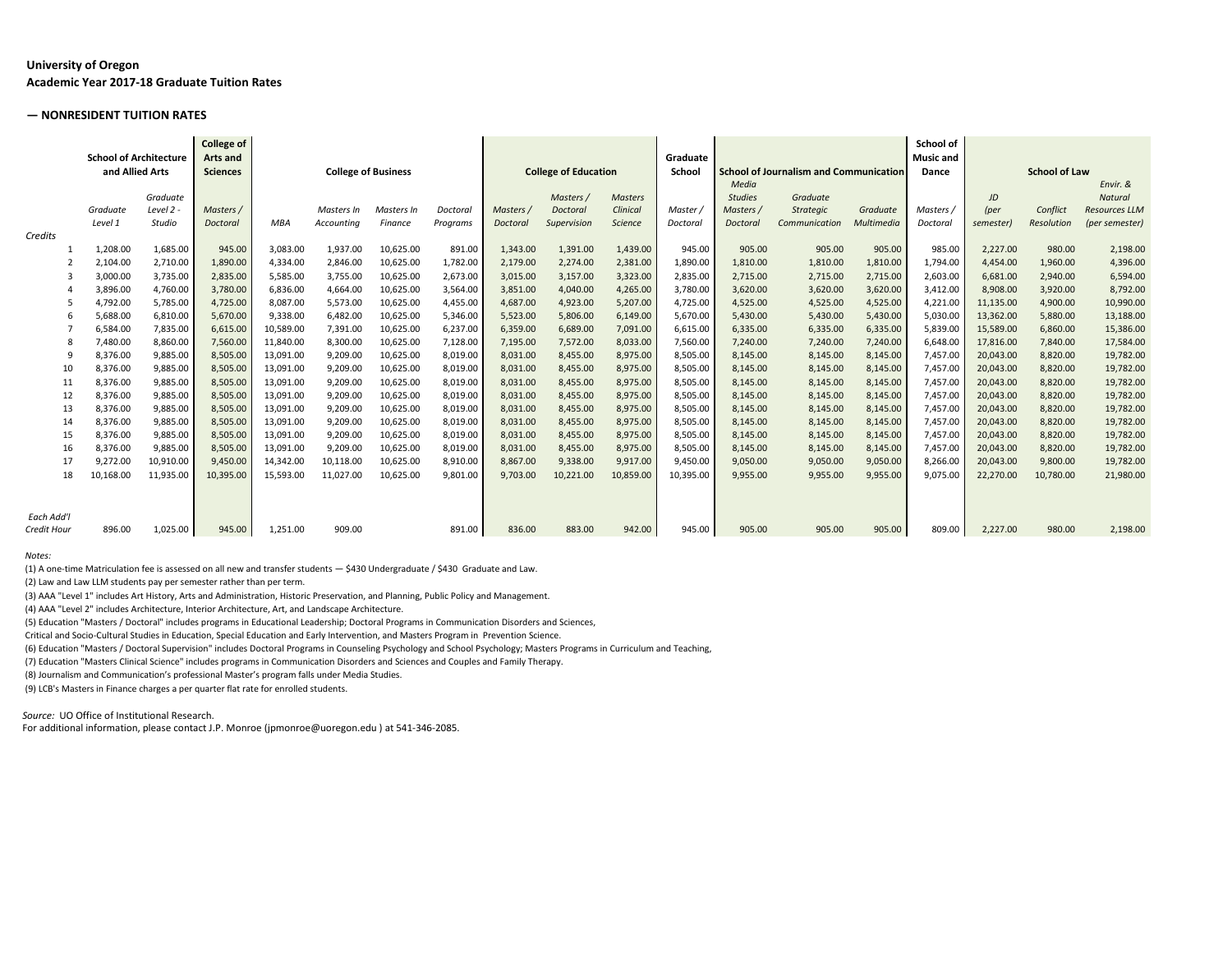## **University of Oregon Summer 2018 Graduate Tuition Rates**

#### **— RESIDENT TUITION RATES**

|             | <b>School of Architecture</b> |                      | <b>College of</b><br><b>Arts and</b> |                      |                            |                      |                      |                      |                             |                      | Graduate             |                      |                                               |                      | School of<br><b>Music and</b> |                      |                      |                        |
|-------------|-------------------------------|----------------------|--------------------------------------|----------------------|----------------------------|----------------------|----------------------|----------------------|-----------------------------|----------------------|----------------------|----------------------|-----------------------------------------------|----------------------|-------------------------------|----------------------|----------------------|------------------------|
|             | and Allied Arts               |                      | <b>Sciences</b>                      |                      | <b>College of Business</b> |                      |                      |                      | <b>College of Education</b> |                      | School               | Media                | <b>School of Journalism and Communication</b> |                      | Dance                         |                      | <b>School of Law</b> |                        |
|             |                               | Graduate             |                                      |                      |                            |                      |                      |                      | Masters /                   | <b>Masters</b>       |                      | <b>Studies</b>       | Graduate                                      |                      |                               |                      |                      |                        |
|             | Graduate                      | Level $2 -$          | Masters /                            |                      | Masters In                 | Masters In           | Doctoral             | Masters /            | Doctoral                    | Clinical             | Master /             | Masters /            | Strategic                                     | Graduate             | Masters /                     |                      | Conflict             |                        |
|             | Level 1                       | Studio               | Doctoral                             | <b>MBA</b>           | Accounting                 | Finance              | Programs             | Doctoral             | Supervision                 | Science              | Doctoral             | <b>Doctoral</b>      | Communication                                 | Multimedia           | Doctoral                      | JD                   | <b>Resolution</b>    | <b>LLM</b>             |
| Credits     |                               |                      |                                      |                      |                            |                      |                      |                      |                             |                      |                      |                      |                                               |                      |                               |                      |                      |                        |
|             | 476.00                        | 603.00               | 383.00                               | 1.300.00             | 879.00                     | 8,125.00             | 385.00               | 623.00               | 654.00                      | 703.00               | 383.00               | 399.00               | 420.00                                        | 420.00               | 390.00                        | 1,486.00             | 725.00               | 2,198.00               |
|             | 814.00                        | 956.00               | 694.00                               | 1,846.00             | 1,257.00                   | 8,125.00             | 696.00               | 982.00               | 1,042.00                    | 1,138.00             | 694.00               | 726.00               | 768.00                                        | 768.00               | 701.00                        | 2,972.00             | 1,450.00             | 4,396.00               |
|             | 1,152.00                      | 1,309.00             | 1,005.00                             | 2,392.00             | 1,635.00                   | 8,125.00             | 1,007.00             | 1,341.00             | 1,430.00                    | 1,573.00             | 1,005.00             | 1,053.00             | 1,116.00                                      | 1,116.00             | 1,012.00                      | 4,458.00             | 2,175.00             | 6,594.00               |
|             | 1.490.00                      | 1.662.00             | 1.316.00                             | 2.938.00             | 2.013.00                   | 8,125.00             | 1,318.00             | 1,700.00             | 1,818.00                    | 2,008.00             | 1,316.00             | 1.380.00             | 1.464.00                                      | 1.464.00             | 1.323.00                      | 5.944.00             | 2,900.00             | 8,792.00               |
|             | 1,828.00<br>2,166.00          | 2,015.00<br>2,368.00 | 1,627.00<br>1,938.00                 | 3,484.00<br>4,030.00 | 2,391.00<br>2,769.00       | 8,125.00<br>8,125.00 | 1,629.00<br>1,940.00 | 2,059.00<br>2,418.00 | 2,206.00<br>2,594.00        | 2,443.00<br>2,878.00 | 1,627.00<br>1,938.00 | 1,707.00<br>2,034.00 | 1,812.00<br>2,160.00                          | 1,812.00<br>2,160.00 | 1,634.00<br>1,945.00          | 7,430.00<br>8,916.00 | 3,625.00<br>4,350.00 | 10,990.00<br>13,188.00 |
|             | 2,504.00                      | 2,721.00             | 2,249.00                             | 4,576.00             | 3,147.00                   | 8,125.00             | 2,251.00             | 2,777.00             | 2,982.00                    | 3,313.00             | 2,249.00             | 2,361.00             | 2,508.00                                      | 2,508.00             | 2,256.00                      | 10,402.00            | 5,075.00             | 15,386.00              |
|             | 2,842.00                      | 3,074.00             | 2,560.00                             | 5,122.00             | 3,525.00                   | 8,125.00             | 2,562.00             | 3,136.00             | 3,370.00                    | 3,748.00             | 2,560.00             | 2,688.00             | 2,856.00                                      | 2,856.00             | 2,567.00                      | 11,888.00            | 5,800.00             | 17,584.00              |
| q           | 3,180.00                      | 3,427.00             | 2,871.00                             | 5,668.00             | 3,903.00                   | 8,125.00             | 2,873.00             | 3,495.00             | 3,758.00                    | 4,183.00             | 2,871.00             | 3,015.00             | 3,204.00                                      | 3,204.00             | 2,878.00                      | 13,374.00            | 6,525.00             | 19,782.00              |
| 10          | 3,518.00                      | 3,780.00             | 3,182.00                             | 6,214.00             | 4,281.00                   | 8,125.00             | 3,184.00             | 3,854.00             | 4,146.00                    | 4,618.00             | 3,182.00             | 3,342.00             | 3,552.00                                      | 3,552.00             | 3,189.00                      | 14,860.00            | 7,250.00             | 19,782.00              |
| 11          | 3,856.00                      | 4,133.00             | 3.493.00                             | 6,760.00             | 4,659.00                   | 8,125.00             | 3,495.00             | 4,213.00             | 4,534.00                    | 5,053.00             | 3,493.00             | 3,669.00             | 3,900.00                                      | 3,900.00             | 3,500.00                      | 16,346.00            | 7,975.00             | 19,782.00              |
| 12          | 4,194.00                      | 4,486.00             | 3,804.00                             | 7,306.00             | 5,037.00                   | 8,125.00             | 3,806.00             | 4,572.00             | 4,922.00                    | 5,488.00             | 3,804.00             | 3,996.00             | 4,248.00                                      | 4,248.00             | 3,811.00                      | 17,832.00            | 8,700.00             | 19,782.00              |
| 13          | 4,532.00                      | 4,839.00             | 4,115.00                             | 7,852.00             | 5,415.00                   | 8,125.00             | 4,117.00             | 4,931.00             | 5,310.00                    | 5,923.00             | 4,115.00             | 4,323.00             | 4,596.00                                      | 4,596.00             | 4,122.00                      | 19,318.00            | 9,425.00             | 19,782.00              |
| 14          | 4,870.00                      | 5,192.00             | 4,426.00                             | 8.398.00             | 5,793.00                   | 8,125.00             | 4,428.00             | 5,290.00             | 5,698.00                    | 6,358.00             | 4,426.00             | 4,650.00             | 4,944.00                                      | 4,944.00             | 4,433.00                      | 20,804.00            | 10,150.00            | 19,782.00              |
| 15          | 5,208.00                      | 5,545.00             | 4,737.00                             | 8,944.00             | 6,171.00                   | 8,125.00             | 4,739.00             | 5,649.00             | 6,086.00                    | 6,793.00             | 4,737.00             | 4,977.00             | 5,292.00                                      | 5,292.00             | 4,744.00                      | 22,290.00            | 10,875.00            | 19,782.00              |
| 16          | 5,546.00                      | 5.898.00             | 5.048.00                             | 9.490.00             | 6,549.00                   | 8,125.00             | 5,050.00             | 6,008.00             | 6,474.00                    | 7,228.00             | 5,048.00             | 5,304.00             | 5,640.00                                      | 5,640.00             | 5,055.00                      | 23,776.00            | 11,600.00            | 19,782.00              |
| 17          | 5,884.00                      | 6,251.00             | 5,359.00                             | 10,036.00            | 6,927.00                   | 8,125.00             | 5,361.00             | 6,367.00             | 6,862.00                    | 7,663.00             | 5,359.00             | 5,631.00             | 5,988.00                                      | 5,988.00             | 5,366.00                      | 25,262.00            | 12,325.00            | 19,782.00              |
| 18          | 6,222.00                      | 6,604.00             | 5,670.00                             | 10,582.00            | 7,305.00                   | 8,125.00             | 5,672.00             | 6,726.00             | 7,250.00                    | 8,098.00             | 5,670.00             | 5,958.00             | 6,336.00                                      | 6,336.00             | 5,677.00                      | 26,748.00            | 13,050.00            | 21,980.00              |
|             |                               |                      |                                      |                      |                            |                      |                      |                      |                             |                      |                      |                      |                                               |                      |                               |                      |                      |                        |
|             |                               |                      |                                      |                      |                            |                      |                      |                      |                             |                      |                      |                      |                                               |                      |                               |                      |                      |                        |
| Each Add'l  |                               |                      |                                      |                      |                            |                      |                      |                      |                             |                      |                      |                      |                                               |                      |                               |                      |                      |                        |
| Credit Hour | 338.00                        | 353.00               | 311.00                               | 546.00               | 378.00                     |                      | 311.00               | 359.00               | 388.00                      | 435.00               | 311.00               | 327.00               | 348.00                                        | 348.00               | 311.00                        | 1.486.00             | 725.00               | 2,198.00               |

#### *Notes:*

(1) A one-time Matriculation fee is assessed on all new and transfer students — \$430 Undergraduate / \$430 Graduate and Law.

(2) AAA "Level 1" includes Art History, Arts and Administration, Historic Preservation, and Planning, Public Policy and Management.

(3) AAA "Level 2" includes Architecture, Interior Architecture, Art, and Landscape Architecture.

(4) Education "Masters / Doctoral" includes programs in Educational Leadership, Doctoral Programs in Communication Disorders and Sciences, Critical and Socio-Cultural Studies in Education, and Special Education and Early Intervention.

(5) Education "Masters / Doctoral" includes programs in Educational Leadership; Doctoral Programs in Communication Disorders and Sciences,

Critical and Socio-Cultural Studies in Education, Special Education and Early Intervention, and Masters Program in Prevention Science.

(6) Education "Masters Clinical Science" includes programs in Communication Disorders and Sciences and Couples and Family Therapy.

(7) Journalism and Communication's professional Master's program falls under Media Studies.

(8) LCB's Masters in Finance charges a per quarter flat rate for enrolled students.

*Source:* UO Office of Institutional Research.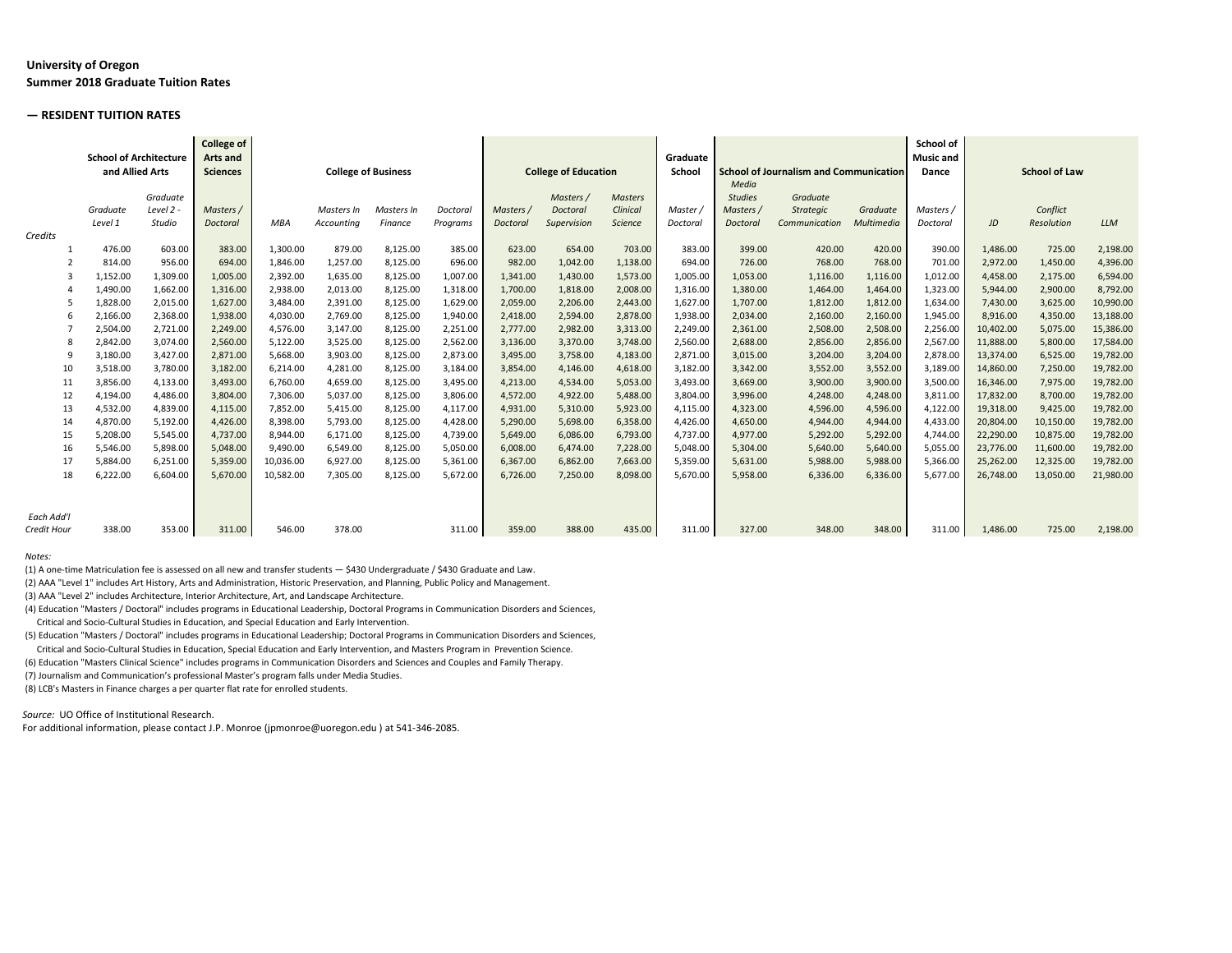## **University of Oregon Summer 2018 Graduate Tuition Rates**

#### **— NONRESIDENT TUITION RATES**

|             | <b>School of Architecture</b> |             | <b>College of</b><br><b>Arts and</b> |            |                            |            |          |                 |                             |                | Graduate |                 |                                               |            | School of<br><b>Music and</b> |           |                      |                  |
|-------------|-------------------------------|-------------|--------------------------------------|------------|----------------------------|------------|----------|-----------------|-----------------------------|----------------|----------|-----------------|-----------------------------------------------|------------|-------------------------------|-----------|----------------------|------------------|
|             | and Allied Arts               |             | <b>Sciences</b>                      |            | <b>College of Business</b> |            |          |                 | <b>College of Education</b> |                | School   |                 | <b>School of Journalism and Communication</b> |            | Dance                         |           | <b>School of Law</b> |                  |
|             |                               |             |                                      |            |                            |            |          |                 |                             |                |          | Media           |                                               |            |                               |           |                      | Envir. &         |
|             |                               | Graduate    |                                      |            |                            |            |          |                 | Masters /                   | <b>Masters</b> |          | <b>Studies</b>  | Graduate                                      |            |                               |           |                      | <b>Natural</b>   |
|             | Graduate                      | Level $2 -$ | Masters /                            |            | Masters In                 | Masters In | Doctoral | Masters /       | Doctoral                    | Clinical       | Master / | Masters /       | Strategic                                     | Graduate   | Masters /                     |           | Conflict             | <b>Resources</b> |
|             | Level 1                       | Studio      | Doctoral                             | <b>MBA</b> | Accounting                 | Finance    | Programs | <b>Doctoral</b> | Supervision                 | Science        | Doctoral | <b>Doctoral</b> | Communication                                 | Multimedia | Doctoral                      | JD        | <b>Resolution</b>    | <b>LLM</b>       |
| Credits     |                               |             |                                      |            |                            |            |          |                 |                             |                |          |                 |                                               |            |                               |           |                      |                  |
|             | 596.00                        | 719.00      | 526.00                               | 1.429.00   | 982.00                     | 10,625.00  | 511.00   | 694.00          | 721.00                      | 767.00         | 526.00   | 519.00          | 519.00                                        | 519.00     | 496.00                        | 1,619.00  | 980.00               | 2,198.00         |
|             | 1,044.00                      | 1,171.00    | 974.00                               | 2,069.00   | 1,436.00                   | 10,625.00  | 944.00   | 1,124.00        | 1,173.00                    | 1,260.00       | 974.00   | 960.00          | 960.00                                        | 960.00     | 900.00                        | 3,238.00  | 1,960.00             | 4,396.00         |
|             | 1,492.00                      | 1,623.00    | 1,422.00                             | 2,709.00   | 1,890.00                   | 10,625.00  | 1,377.00 | 1,554.00        | 1,625.00                    | 1,753.00       | 1,422.00 | 1,401.00        | 1,401.00                                      | 1,401.00   | 1,304.00                      | 4,857.00  | 2,940.00             | 6,594.00         |
|             | 1.940.00                      | 2.075.00    | 1.870.00                             | 3.349.00   | 2.344.00                   | 10,625.00  | 1,810.00 | 1,984.00        | 2,077.00                    | 2,246.00       | 1,870.00 | 1.842.00        | 1.842.00                                      | 1.842.00   | 1.708.00                      | 6.476.00  | 3,920.00             | 8,792.00         |
|             | 2,388.00                      | 2,527.00    | 2,318.00                             | 3,989.00   | 2,798.00                   | 10,625.00  | 2,243.00 | 2,414.00        | 2,529.00                    | 2,739.00       | 2,318.00 | 2,283.00        | 2,283.00                                      | 2,283.00   | 2,112.00                      | 8,095.00  | 4,900.00             | 10,990.00        |
|             | 2,836.00                      | 2,979.00    | 2,766.00                             | 4,629.00   | 3,252.00                   | 10,625.00  | 2,676.00 | 2,844.00        | 2,981.00                    | 3,232.00       | 2,766.00 | 2,724.00        | 2,724.00                                      | 2,724.00   | 2,516.00                      | 9,714.00  | 5,880.00             | 13,188.00        |
|             | 3,284.00                      | 3,431.00    | 3,214.00                             | 5,269.00   | 3,706.00                   | 10,625.00  | 3,109.00 | 3,274.00        | 3,433.00                    | 3,725.00       | 3,214.00 | 3,165.00        | 3,165.00                                      | 3,165.00   | 2,920.00                      | 11,333.00 | 6,860.00             | 15,386.00        |
|             | 3,732.00                      | 3,883.00    | 3.662.00                             | 5.909.00   | 4,160.00                   | 10,625.00  | 3,542.00 | 3,704.00        | 3,885.00                    | 4,218.00       | 3,662.00 | 3,606.00        | 3,606.00                                      | 3,606.00   | 3,324.00                      | 12,952.00 | 7,840.00             | 17,584.00        |
| q           | 4,180.00                      | 4,335.00    | 4,110.00                             | 6,549.00   | 4,614.00                   | 10,625.00  | 3,975.00 | 4,134.00        | 4,337.00                    | 4,711.00       | 4,110.00 | 4.047.00        | 4,047.00                                      | 4,047.00   | 3,728.00                      | 14,571.00 | 8,820.00             | 19,782.00        |
| 10          | 4,628.00                      | 4,787.00    | 4,558.00                             | 7,189.00   | 5,068.00                   | 10,625.00  | 4,408.00 | 4,564.00        | 4,789.00                    | 5,204.00       | 4,558.00 | 4,488.00        | 4,488.00                                      | 4,488.00   | 4,132.00                      | 16,190.00 | 9,800.00             | 19,782.00        |
| 11          | 5,076.00                      | 5,239.00    | 5,006.00                             | 7,829.00   | 5,522.00                   | 10,625.00  | 4,841.00 | 4,994.00        | 5,241.00                    | 5,697.00       | 5,006.00 | 4,929.00        | 4,929.00                                      | 4,929.00   | 4,536.00                      | 17,809.00 | 10,780.00            | 19,782.00        |
| 12          | 5,524.00                      | 5,691.00    | 5.454.00                             | 8,469.00   | 5,976.00                   | 10,625.00  | 5,274.00 | 5,424.00        | 5,693.00                    | 6,190.00       | 5,454.00 | 5,370.00        | 5,370.00                                      | 5,370.00   | 4,940.00                      | 19,428.00 | 11,760.00            | 19,782.00        |
| 13          | 5,972.00                      | 6,143.00    | 5,902.00                             | 9,109.00   | 6,430.00                   | 10,625.00  | 5,707.00 | 5,854.00        | 6,145.00                    | 6,683.00       | 5,902.00 | 5,811.00        | 5,811.00                                      | 5,811.00   | 5,344.00                      | 21,047.00 | 12,740.00            | 19,782.00        |
| 14          | 6,420.00                      | 6,595.00    | 6,350.00                             | 9.749.00   | 6,884.00                   | 10,625.00  | 6,140.00 | 6,284.00        | 6,597.00                    | 7,176.00       | 6.350.00 | 6,252.00        | 6,252.00                                      | 6,252.00   | 5,748.00                      | 22,666.00 | 13,720.00            | 19,782.00        |
| 15          | 6,868.00                      | 7,047.00    | 6,798.00                             | 10,430.00  | 7,338.00                   | 10,625.00  | 6,573.00 | 6,714.00        | 7,049.00                    | 7,669.00       | 6,798.00 | 6,693.00        | 6,693.00                                      | 6,693.00   | 6,152.00                      | 24,285.00 | 14,700.00            | 19,782.00        |
| 16          | 7,316.00                      | 7.499.00    | 7.246.00                             | 11,029.00  | 7,792.00                   | 10,625.00  | 7,006.00 | 7,144.00        | 7,501.00                    | 8,162.00       | 7.246.00 | 7,134.00        | 7,134.00                                      | 7,134.00   | 6,556.00                      | 25,904.00 | 15,680.00            | 19,782.00        |
|             | 7,764.00                      | 7,951.00    | 7,694.00                             | 11,669.00  | 8,246.00                   | 10,625.00  | 7,439.00 | 7,574.00        | 7,953.00                    | 8,655.00       | 7,694.00 | 7.575.00        | 7,575.00                                      | 7,575.00   | 6,960.00                      | 27,523.00 | 16,660.00            | 19,782.00        |
| 18          | 8,212.00                      | 8,403.00    | 8,142.00                             | 12,309.00  | 8,700.00                   | 10,625.00  | 7,872.00 | 8,004.00        | 8,405.00                    | 9,148.00       | 8.142.00 | 8,016.00        | 8,016.00                                      | 8,016.00   | 7,364.00                      | 29,142.00 | 17,640.00            | 21,980.00        |
|             |                               |             |                                      |            |                            |            |          |                 |                             |                |          |                 |                                               |            |                               |           |                      |                  |
|             |                               |             |                                      |            |                            |            |          |                 |                             |                |          |                 |                                               |            |                               |           |                      |                  |
| Each Add'l  |                               |             |                                      |            |                            |            |          |                 |                             |                |          |                 |                                               |            |                               |           |                      |                  |
| Credit Hour | 448.00                        | 452.00      | 448.00                               | 640.00     | 454.00                     |            | 433.00   | 430.00          | 452.00                      | 493.00         | 448.00   | 441.00          | 441.00                                        | 441.00     | 404.00                        | 1.619.00  | 980.00               | 2,198.00         |

#### *Notes:*

(1) A one-time Matriculation fee is assessed on all new and transfer students — \$430 Undergraduate / \$430 Graduate and Law.

(2) AAA "Level 1" includes Art History, Arts and Administration, Historic Preservation, and Planning, Public Policy and Management.

(3) AAA "Level 2" includes Architecture, Interior Architecture, Art, and Landscape Architecture.

(4) Education "Masters / Doctoral" includes programs in Educational Leadership, Doctoral Programs in Communication Disorders and Sciences, Critical and Socio-Cultural Studies in Education, and Special Education and Early Intervention.

(5) Education "Masters / Doctoral" includes programs in Educational Leadership; Doctoral Programs in Communication Disorders and Sciences,

Critical and Socio-Cultural Studies in Education, Special Education and Early Intervention, and Masters Program in Prevention Science.

(6) Education "Masters Clinical Science" includes programs in Communication Disorders and Sciences and Couples and Family Therapy.

(7) Journalism and Communication's professional Master's program falls under Media Studies.

(8) LCB's Masters in Finance charges a per quarter flat rate for enrolled students.

*Source:* UO Office of Institutional Research.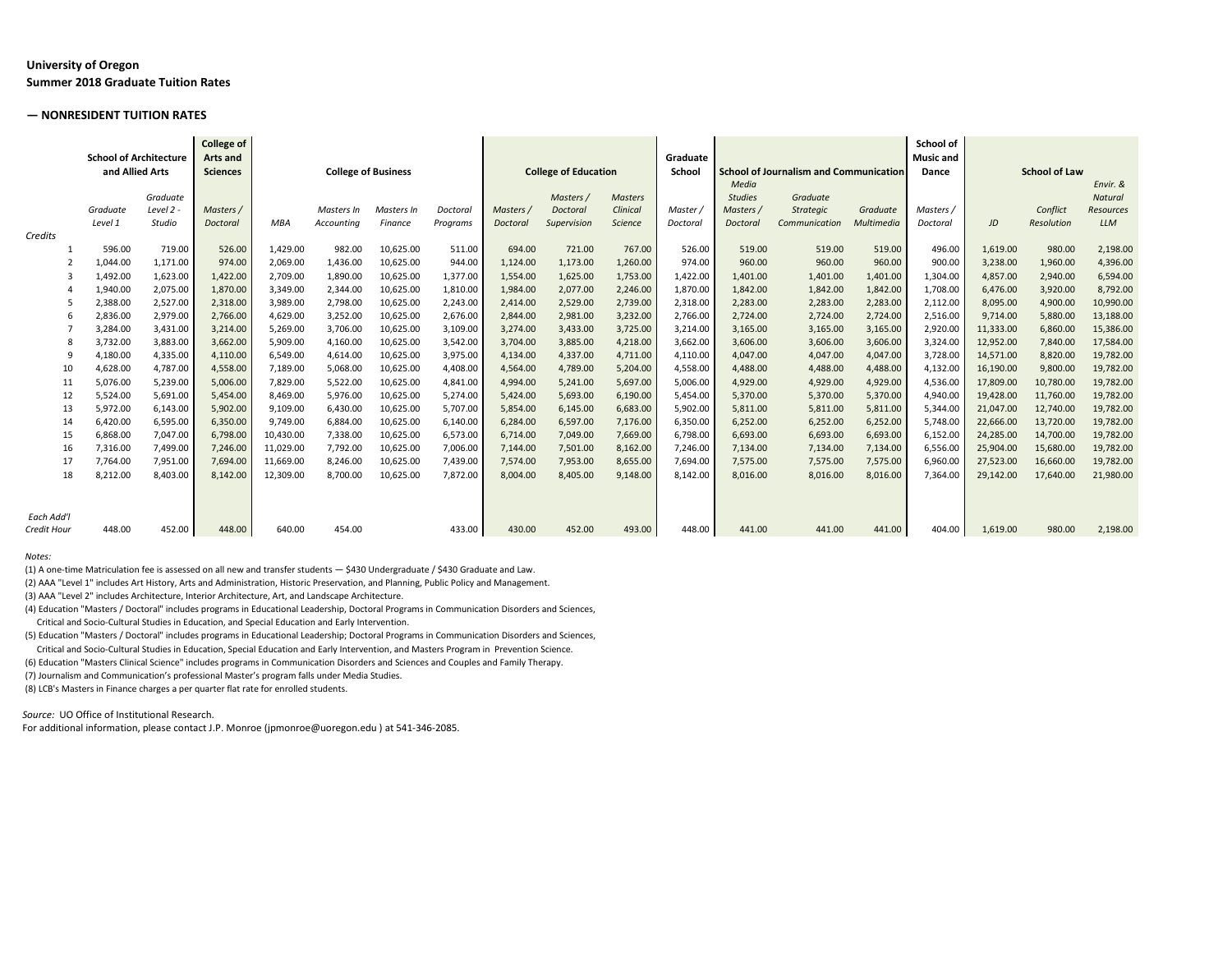## **University of Oregon Academic Year 2017-18 Mandatory Fees**

## **— UNDERGRADUATE (PER TERM)**

|                          |                     |                       | <b>Health Service</b> | Recreation         | Recreation        |                |                 |                   |
|--------------------------|---------------------|-----------------------|-----------------------|--------------------|-------------------|----------------|-----------------|-------------------|
|                          | <b>Building Fee</b> | <b>Incidental Fee</b> | Fee                   | <b>Center Bond</b> | <b>Center Fee</b> | <b>EMU Fee</b> | <b>Tech Fee</b> | <b>Total Fees</b> |
| Credits                  |                     |                       |                       |                    |                   |                |                 |                   |
|                          | 23.00               | 238.50                | 191.00                | 38.00              | 62.50             | 67.00          | 50.00           | 670.00            |
| $\overline{2}$           | 25.00               | 238.50                | 191.00                | 38.00              | 62.50             | 67.00          | 50.00           | 672.00            |
| 3                        | 27.00               | 238.50                | 191.00                | 38.00              | 62.50             | 67.00          | 50.00           | 674.00            |
| 4                        | 29.00               | 238.50                | 191.00                | 38.00              | 62.50             | 67.00          | 50.00           | 676.00            |
| 5                        | 31.00               | 238.50                | 191.00                | 38.00              | 62.50             | 67.00          | 50.00           | 678.00            |
| 6                        | 33.00               | 238.50                | 191.00                | 38.00              | 62.50             | 67.00          | 50.00           | 680.00            |
| $\overline{\phantom{a}}$ | 35.00               | 238.50                | 191.00                | 38.00              | 62.50             | 67.00          | 50.00           | 682.00            |
| 8                        | 37.00               | 238.50                | 191.00                | 38.00              | 62.50             | 67.00          | 50.00           | 684.00            |
| 9                        | 39.00               | 238.50                | 191.00                | 38.00              | 62.50             | 67.00          | 50.00           | 686.00            |
| 10                       | 41.00               | 238.50                | 191.00                | 38.00              | 62.50             | 67.00          | 50.00           | 688.00            |
| 11                       | 43.00               | 238.50                | 191.00                | 38.00              | 62.50             | 67.00          | 50.00           | 690.00            |
| 12 or more               | 45.00               | 238.50                | 191.00                | 38.00              | 62.50             | 67.00          | 50.00           | 692.00            |

## **— GRADUATE (PER TERM)**

|                | <b>Building Fee</b> | <b>Incidental Fee</b> | <b>Health Service</b><br><b>Fee</b> | <b>Recreation</b><br><b>Center Bond</b> | Recreation<br><b>Center Fee</b> | <b>EMU Fee</b> | <b>Tech Fee</b> | <b>Total Fees</b> |
|----------------|---------------------|-----------------------|-------------------------------------|-----------------------------------------|---------------------------------|----------------|-----------------|-------------------|
| Credits        |                     |                       |                                     |                                         |                                 |                |                 |                   |
|                | 23.00               | 238.50                | 191.00                              | 38.00                                   | 62.50                           | 67.00          | 50.00           | 670.00            |
| $\overline{2}$ | 25.00               | 238.50                | 191.00                              | 38.00                                   | 62.50                           | 67.00          | 50.00           | 672.00            |
| 3              | 28.00               | 238.50                | 191.00                              | 38.00                                   | 62.50                           | 67.00          | 50.00           | 675.00            |
| 4              | 31.00               | 238.50                | 191.00                              | 38.00                                   | 62.50                           | 67.00          | 50.00           | 678.00            |
| 5              | 34.00               | 238.50                | 191.00                              | 38.00                                   | 62.50                           | 67.00          | 50.00           | 681.00            |
| 6              | 37.00               | 238.50                | 191.00                              | 38.00                                   | 62.50                           | 67.00          | 50.00           | 684.00            |
| $\overline{ }$ | 40.00               | 238.50                | 191.00                              | 38.00                                   | 62.50                           | 67.00          | 50.00           | 687.00            |
| 8              | 43.00               | 238.50                | 191.00                              | 38.00                                   | 62.50                           | 67.00          | 50.00           | 690.00            |
| 9              | 45.00               | 238.50                | 191.00                              | 38.00                                   | 62.50                           | 67.00          | 50.00           | 692.00            |
| 10             | 45.00               | 238.50                | 191.00                              | 38.00                                   | 62.50                           | 67.00          | 50.00           | 692.00            |
| 11             | 45.00               | 238.50                | 191.00                              | 38.00                                   | 62.50                           | 67.00          | 50.00           | 692.00            |
| 12 or more     | 45.00               | 238.50                | 191.00                              | 38.00                                   | 62.50                           | 67.00          | 50.00           | 692.00            |

## **— LAW (PER SEMESTER)**

|            |                     |                       | <b>Health Service</b> | Recreation         | <b>Recreation</b> |                |                 |                   |
|------------|---------------------|-----------------------|-----------------------|--------------------|-------------------|----------------|-----------------|-------------------|
|            | <b>Building Fee</b> | <b>Incidental Fee</b> | Fee                   | <b>Center Bond</b> | <b>Center Fee</b> | <b>EMU Fee</b> | <b>Tech Fee</b> | <b>Total Fees</b> |
| Credits    |                     |                       |                       |                    |                   |                |                 |                   |
|            | 35.00               | 358.00                | 287.00                | 57.00              | 94.00             | 101.00         | 75.00           | 1,007.00          |
|            | 38.00               | 358.00                | 287.00                | 57.00              | 94.00             | 101.00         | 75.00           | 1,010.00          |
| 3          | 42.00               | 358.00                | 287.00                | 57.00              | 94.00             | 101.00         | 75.00           | 1,014.00          |
| 4          | 47.00               | 358.00                | 287.00                | 57.00              | 94.00             | 101.00         | 75.00           | 1,019.00          |
| 5          | 51.00               | 358.00                | 287.00                | 57.00              | 94.00             | 101.00         | 75.00           | 1.023.00          |
| 6          | 56.00               | 358.00                | 287.00                | 57.00              | 94.00             | 101.00         | 75.00           | 1,028.00          |
|            | 60.00               | 358.00                | 287.00                | 57.00              | 94.00             | 101.00         | 75.00           | 1,032.00          |
| 8          | 65.00               | 358.00                | 287.00                | 57.00              | 94.00             | 101.00         | 75.00           | 1,037.00          |
| 9          | 68.00               | 358.00                | 287.00                | 57.00              | 94.00             | 101.00         | 75.00           | 1,040.00          |
| 10         | 68.00               | 358.00                | 287.00                | 57.00              | 94.00             | 101.00         | 75.00           | 1,040.00          |
| 11         | 68.00               | 358.00                | 287.00                | 57.00              | 94.00             | 101.00         | 75.00           | 1,040.00          |
| 12 or more | 68.00               | 358.00                | 287.00                | 57.00              | 94.00             | 101.00         | 75.00           | 1,040.00          |

*Notes:*

(1) During the regular academic year, law students on semesters pay 150% of the academic fee.

(2) A one-time Matriculation fee is assessed on all new and transfer students — \$430 Undergraduate / \$430 Graduate and Law.

(3) Students enrolled in off-campus programs (OIMB and Portland only) are assessed 50% of the Incidental fee.

(4) Qualified tuition and fees do not include student health insurance fees for Tax Relief Act reporting.

(5) Students enrolled in the Portland programs use the Portland State University Student Health Center, and pay the same Health Service Fee as PSU students.

(6) Students coded as international undergraduates will be assessed a \$200 fee during the regular academic year.

(7) Students enrolled in University of Oregon's Portland programs do not pay the Recreation Center Fees and the EMU Fee.

*Source:* UO Office of Institutional Research.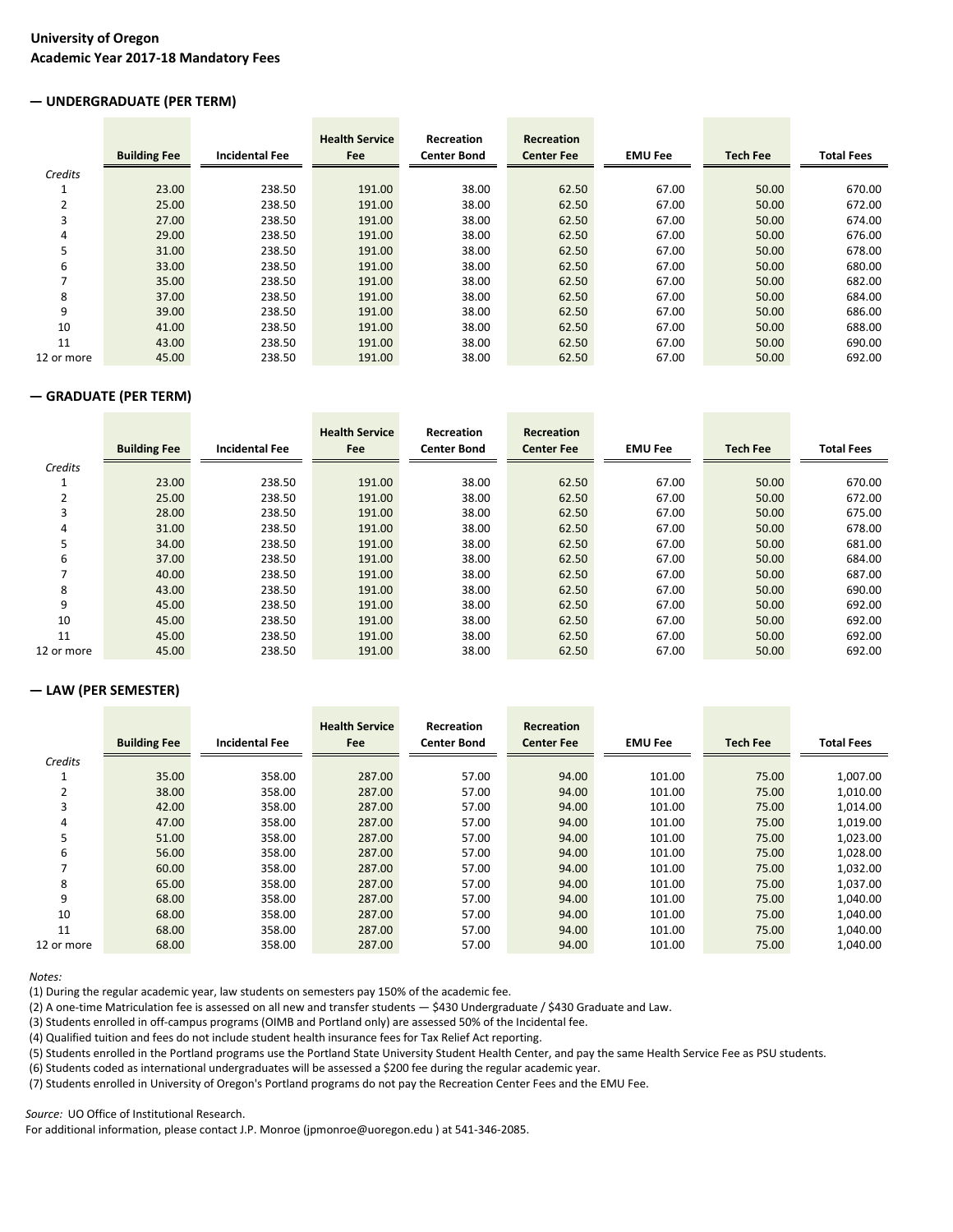## **University of Oregon Summer 2018 Mandatory Fees**

## **— UNDERGRADUATE (SUMMER TERM)**

|                          | <b>Building Fee</b> | <b>Incidental Fee</b> | <b>Health Service</b><br>Fee | Recreation<br><b>Center Bond</b> | Recreation<br><b>Center Fee</b> | <b>EMU Fee</b> | <b>Tech Fee</b> | <b>Total Fees</b> |
|--------------------------|---------------------|-----------------------|------------------------------|----------------------------------|---------------------------------|----------------|-----------------|-------------------|
|                          |                     |                       |                              |                                  |                                 |                |                 |                   |
| Credits                  |                     |                       |                              |                                  |                                 |                |                 |                   |
|                          | 34.00               | 59.50                 | 191.00                       | 38.00                            | 62.50                           | 67.00          | 50.00           | 502.00            |
| $\overline{2}$           | 34.00               | 59.50                 | 191.00                       | 38.00                            | 62.50                           | 67.00          | 50.00           | 502.00            |
| 3                        | 34.00               | 59.50                 | 191.00                       | 38.00                            | 62.50                           | 67.00          | 50.00           | 502.00            |
| 4                        | 34.00               | 59.50                 | 191.00                       | 38.00                            | 62.50                           | 67.00          | 50.00           | 502.00            |
| 5                        | 34.00               | 59.50                 | 191.00                       | 38.00                            | 62.50                           | 67.00          | 50.00           | 502.00            |
| 6                        | 34.00               | 59.50                 | 191.00                       | 38.00                            | 62.50                           | 67.00          | 50.00           | 502.00            |
| $\overline{\phantom{a}}$ | 34.00               | 59.50                 | 191.00                       | 38.00                            | 62.50                           | 67.00          | 50.00           | 502.00            |
| 8                        | 34.00               | 59.50                 | 191.00                       | 38.00                            | 62.50                           | 67.00          | 50.00           | 502.00            |
| 9                        | 34.00               | 59.50                 | 191.00                       | 38.00                            | 62.50                           | 67.00          | 50.00           | 502.00            |
| 10                       | 34.00               | 59.50                 | 191.00                       | 38.00                            | 62.50                           | 67.00          | 50.00           | 502.00            |
| 11                       | 34.00               | 59.50                 | 191.00                       | 38.00                            | 62.50                           | 67.00          | 50.00           | 502.00            |
| 12 or more               | 34.00               | 59.50                 | 191.00                       | 38.00                            | 62.50                           | 67.00          | 50.00           | 502.00            |

## **— GRADUATE (SUMMER TERM)**

|                | <b>Building Fee</b> | <b>Incidental Fee</b> | <b>Health Service</b><br>Fee | Recreation<br><b>Center Bond</b> | <b>Recreation</b><br><b>Center Fee</b> | <b>EMU Fee</b> | <b>Tech Fee</b> | <b>Total Fees</b> |
|----------------|---------------------|-----------------------|------------------------------|----------------------------------|----------------------------------------|----------------|-----------------|-------------------|
|                |                     |                       |                              |                                  |                                        |                |                 |                   |
| Credits        |                     |                       |                              |                                  |                                        |                |                 |                   |
|                | 34.00               | 59.50                 | 191.00                       | 38.00                            | 62.50                                  | 67.00          | 50.00           | 502.00            |
| $\overline{2}$ | 34.00               | 59.50                 | 191.00                       | 38.00                            | 62.50                                  | 67.00          | 50.00           | 502.00            |
| 3              | 34.00               | 59.50                 | 191.00                       | 38.00                            | 62.50                                  | 67.00          | 50.00           | 502.00            |
| 4              | 34.00               | 59.50                 | 191.00                       | 38.00                            | 62.50                                  | 67.00          | 50.00           | 502.00            |
| 5              | 34.00               | 59.50                 | 191.00                       | 38.00                            | 62.50                                  | 67.00          | 50.00           | 502.00            |
| 6              | 34.00               | 59.50                 | 191.00                       | 38.00                            | 62.50                                  | 67.00          | 50.00           | 502.00            |
|                | 34.00               | 59.50                 | 191.00                       | 38.00                            | 62.50                                  | 67.00          | 50.00           | 502.00            |
| 8              | 34.00               | 59.50                 | 191.00                       | 38.00                            | 62.50                                  | 67.00          | 50.00           | 502.00            |
| 9              | 34.00               | 59.50                 | 191.00                       | 38.00                            | 62.50                                  | 67.00          | 50.00           | 502.00            |
| 10             | 34.00               | 59.50                 | 191.00                       | 38.00                            | 62.50                                  | 67.00          | 50.00           | 502.00            |
| 11             | 34.00               | 59.50                 | 191.00                       | 38.00                            | 62.50                                  | 67.00          | 50.00           | 502.00            |
| 12 or more     | 34.00               | 59.50                 | 191.00                       | 38.00                            | 62.50                                  | 67.00          | 50.00           | 502.00            |

## **— LAW (SUMMER TERM)**

|            | <b>Building Fee</b> | <b>Incidental Fee</b> | <b>Health Service</b><br><b>Fee</b> | <b>Recreation</b><br><b>Center Bond</b> | <b>Recreation</b><br><b>Center Fee</b> | <b>EMU Fee</b> | <b>Tech Fee</b> | <b>Total Fees</b> |
|------------|---------------------|-----------------------|-------------------------------------|-----------------------------------------|----------------------------------------|----------------|-----------------|-------------------|
|            |                     |                       |                                     |                                         |                                        |                |                 |                   |
| Credits    |                     |                       |                                     |                                         |                                        |                |                 |                   |
|            | 34.00               | 59.50                 | 191.00                              | 38.00                                   | 62.50                                  | 67.00          | 50.00           | 502.00            |
| 2          | 34.00               | 59.50                 | 191.00                              | 38.00                                   | 62.50                                  | 67.00          | 50.00           | 502.00            |
| 3          | 34.00               | 59.50                 | 191.00                              | 38.00                                   | 62.50                                  | 67.00          | 50.00           | 502.00            |
| 4          | 34.00               | 59.50                 | 191.00                              | 38.00                                   | 62.50                                  | 67.00          | 50.00           | 502.00            |
| 5          | 34.00               | 59.50                 | 191.00                              | 38.00                                   | 62.50                                  | 67.00          | 50.00           | 502.00            |
| 6          | 34.00               | 59.50                 | 191.00                              | 38.00                                   | 62.50                                  | 67.00          | 50.00           | 502.00            |
|            | 34.00               | 59.50                 | 191.00                              | 38.00                                   | 62.50                                  | 67.00          | 50.00           | 502.00            |
| 8          | 34.00               | 59.50                 | 191.00                              | 38.00                                   | 62.50                                  | 67.00          | 50.00           | 502.00            |
| 9          | 34.00               | 59.50                 | 191.00                              | 38.00                                   | 62.50                                  | 67.00          | 50.00           | 502.00            |
| 10         | 34.00               | 59.50                 | 191.00                              | 38.00                                   | 62.50                                  | 67.00          | 50.00           | 502.00            |
| 11         | 34.00               | 59.50                 | 191.00                              | 38.00                                   | 62.50                                  | 67.00          | 50.00           | 502.00            |
| 12 or more | 34.00               | 59.50                 | 191.00                              | 38.00                                   | 62.50                                  | 67.00          | 50.00           | 502.00            |

*Notes:*

(1) During the regular academic year, law students on semesters pay 150% of the academic fee.

(2) A one-time Matriculation fee is assessed on all new and transfer students — \$430 Undergraduate / \$430 Graduate and Law.

(3) Students enrolled in off-campus programs (OIMB and Portland only) are assessed 50% of the Incidental fee.

(4) Qualified tuition and fees do not include student health insurance fees for Tax Relief Act reporting.

(5) Students enrolled in the Portland programs use the Portland State University Student Health Center, and pay the same Health Service Fee as PSU students.

(6) Students coded as international undergraduates will be assessed a \$200 fee during the regular academic year.

(7) Students enrolled in University of Oregon's Portland programs do not pay the Recreation Center Fees and the EMU Fee.

#### *Source:* UO Office of Institutional Research.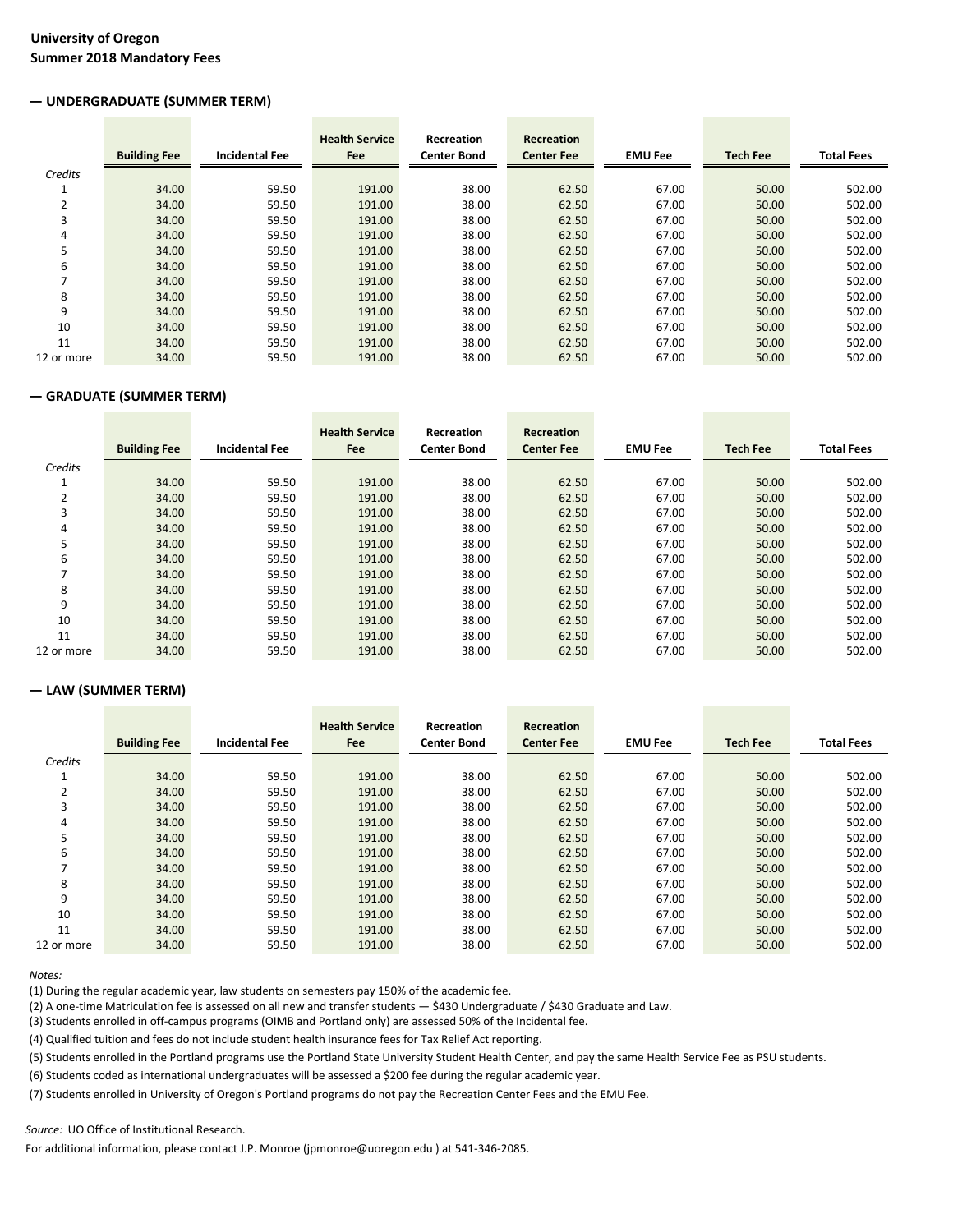**2017-18 Academic Year Non-Admitted (Community Education Program) Student Tuition and Required Fees - Per Term Combination Course Level**

| Part-Time<br><b>Students</b>   |                       | <b>Course Level</b><br>100-499 |                       | <b>Course Level</b><br><b>500 Plus</b> |                                |                        | Inci-         | Health                | Rec                   | Rec           |            |                    | <b>Total</b>             |
|--------------------------------|-----------------------|--------------------------------|-----------------------|----------------------------------------|--------------------------------|------------------------|---------------|-----------------------|-----------------------|---------------|------------|--------------------|--------------------------|
| $1 - 8$<br><b>Credit Hours</b> | <b>Credit</b><br>Hour | <b>Tuition</b>                 | <b>Credit</b><br>Hour | <b>Tuition</b>                         | <b>Total</b><br><b>Tuition</b> | <b>Building</b><br>Fee | dental<br>Fee | <b>Service</b><br>Fee | Center<br><b>Bond</b> | Center<br>Fee | EMU<br>Fee | <b>Tech</b><br>Fee | <b>Tuition</b><br>& Fees |
|                                |                       |                                |                       |                                        |                                |                        |               |                       |                       |               |            |                    |                          |
| 1                              | 1                     | 211.00                         | 0                     | 0.00                                   | 211.00                         | 23.00                  | 238.50        | $-na-$                | 38.00                 | 62.50         | 67.00      | 50.00              | 690.00                   |
|                                | 0                     | 0.00                           | 1                     | 538.00                                 | 538.00                         | 23.00                  | 238.50        | $-na-$                | 38.00                 | 62.50         | 67.00      | 50.00              | 1,017.00                 |
|                                |                       |                                |                       |                                        |                                |                        |               |                       |                       |               |            |                    |                          |
| 2                              | $\mathbf{2}$          | 422.00                         | 0                     | 0.00                                   | 422.00                         | 25.00                  | 238.50        | -na-                  | 38.00                 | 62.50         | 67.00      | 50.00              | 903.00                   |
|                                | 0                     | 0.00                           | $\mathbf{2}$          | 1,076.00                               | 1,076.00                       | 25.00                  | 238.50        | -na-                  | 38.00                 | 62.50         | 67.00      |                    | 50.00 1,557.00           |
|                                | 1                     | 211.00                         | 1                     | 538.00                                 | 749.00                         | 25.00                  | 238.50        | -na-                  | 38.00                 | 62.50         | 67.00      |                    | 50.00 1,230.00           |
| 3                              | 3                     | 633.00                         | 0                     | 0.00                                   | 633.00                         | 27.00                  | 238.50        | -na-                  | 38.00                 | 62.50         | 67.00      |                    | 50.00 1,116.00           |
|                                | 0                     | 0.00                           | 3                     | 1,614.00                               | 1,614.00                       | 27.00                  | 238.50        | $-na-$                | 38.00                 | 62.50         | 67.00      |                    | 50.00 2,097.00           |
|                                | 1                     | 211.00                         | $\mathbf{2}$          | 1,076.00                               | 1,287.00                       | 27.00                  | 238.50        | $-na-$                | 38.00                 | 62.50         | 67.00      |                    | 50.00 1,770.00           |
|                                | $\mathbf{2}$          | 422.00                         | 1                     | 538.00                                 | 960.00                         | 27.00                  | 238.50        | $-na-$                | 38.00                 | 62.50         | 67.00      |                    | 50.00 1,443.00           |
| 4                              | 4                     | 844.00                         | 0                     | 0.00                                   | 844.00                         | 29.00                  | 238.50        | $-na-$                | 38.00                 | 62.50         | 67.00      |                    | 50.00 1,329.00           |
|                                | 0                     | 0.00                           | 4                     |                                        | 2,152.00 2,152.00              | 29.00                  | 238.50        | $-na-$                | 38.00                 | 62.50         | 67.00      |                    | 50.00 2,637.00           |
|                                | 1                     | 211.00                         | 3                     |                                        | 1,614.00 1,825.00              | 29.00                  | 238.50        | $-na-$                | 38.00                 | 62.50         | 67.00      |                    | 50.00 2,310.00           |
|                                | 2                     | 422.00                         | $\mathbf{2}$          |                                        | 1,076.00 1,498.00              | 29.00                  | 238.50        | $-na-$                | 38.00                 | 62.50         | 67.00      |                    | 50.00 1,983.00           |
|                                | 3                     | 633.00                         | 1                     |                                        | 538.00 1,171.00                | 29.00                  | 238.50        | -na-                  | 38.00                 | 62.50         | 67.00      |                    | 50.00 1,656.00           |
| 5                              | 5                     | 1,055.00                       | $\mathbf 0$           |                                        | $0.00$ 1,055.00                | 31.00                  | 238.50        | -na-                  | 38.00                 | 62.50         | 67.00      |                    | 50.00 1,542.00           |
|                                | 0                     | 0.00                           | 5                     |                                        | 2,690.00 2,690.00              | 31.00                  | 238.50        | $-na-$                | 38.00                 | 62.50         | 67.00      |                    | 50.00 3,177.00           |
|                                | 1                     | 211.00                         | 4                     |                                        | 2,152.00 2,363.00              | 31.00                  | 238.50        | $-na-$                | 38.00                 | 62.50         | 67.00      |                    | 50.00 2,850.00           |
|                                | 2                     | 422.00                         | 3                     |                                        | 1,614.00 2,036.00              | 31.00                  | 238.50        | $-na-$                | 38.00                 | 62.50         | 67.00      |                    | 50.00 2,523.00           |
|                                | 3                     | 633.00                         | 2                     |                                        | 1,076.00 1,709.00              | 31.00                  | 238.50        | $-na-$                | 38.00                 | 62.50         | 67.00      |                    | 50.00 2,196.00           |
|                                | 4                     | 844.00                         | 1                     |                                        | 538.00 1,382.00                | 31.00                  | 238.50        | -na-                  | 38.00                 | 62.50         | 67.00      |                    | 50.00 1,869.00           |
| 6                              | 6                     | 1,266.00                       | 0                     |                                        | $0.00$ 1,266.00                | 33.00                  | 238.50        | -na-                  | 38.00                 | 62.50         | 67.00      |                    | 50.00 1,755.00           |
|                                | 0                     | 0.00                           | 6                     |                                        | 3,228.00 3,228.00              | 33.00                  | 238.50        | $-na-$                | 38.00                 | 62.50         | 67.00      | 50.00              | 3,717.00                 |
|                                | 1                     | 211.00                         | 5                     |                                        | 2,690.00 2,901.00              | 33.00                  | 238.50        | $-na-$                | 38.00                 | 62.50         | 67.00      | 50.00              | 3,390.00                 |
|                                | 2                     | 422.00                         | 4                     |                                        | 2,152.00 2,574.00              | 33.00                  | 238.50        | -na-                  | 38.00                 | 62.50         | 67.00      | 50.00              | 3,063.00                 |
|                                | 3                     | 633.00                         |                       | 3 1,614.00 2,247.00                    |                                | 33.00                  | 238.50        | $-na-$                | 38.00                 | 62.50         | 67.00      |                    | 50.00 2,736.00           |
|                                | 4                     | 844.00                         | $\mathbf{2}$          |                                        | 1,076.00 1,920.00              | 33.00                  | 238.50        | $-na-$                | 38.00                 | 62.50         | 67.00      |                    | 50.00 2,409.00           |
|                                | 5                     | 1,055.00                       | 1                     |                                        | 538.00 1,593.00                | 33.00                  | 238.50        | $-na-$                | 38.00                 | 62.50         | 67.00      |                    | 50.00 2,082.00           |
| 7                              | 7                     | 1,477.00                       | 0                     |                                        | $0.00$ 1,477.00                | 35.00                  | 238.50        | -na-                  | 38.00                 | 62.50         | 67.00      |                    | 50.00 1,968.00           |
|                                | 0                     | 0.00                           | 7                     |                                        | 3,766.00 3,766.00              | 35.00                  | 238.50        | -na-                  | 38.00                 | 62.50         | 67.00      |                    | 50.00 4,257.00           |
|                                | 1                     | 211.00                         | 6                     |                                        | 3,228.00 3,439.00              | 35.00                  | 238.50        | $-na-$                | 38.00                 | 62.50         | 67.00      |                    | 50.00 3,930.00           |
|                                | $\mathbf{2}$          | 422.00                         |                       | 5 2,690.00 3,112.00                    |                                | 35.00                  | 238.50        | $-na-$                | 38.00                 | 62.50         | 67.00      |                    | 50.00 3,603.00           |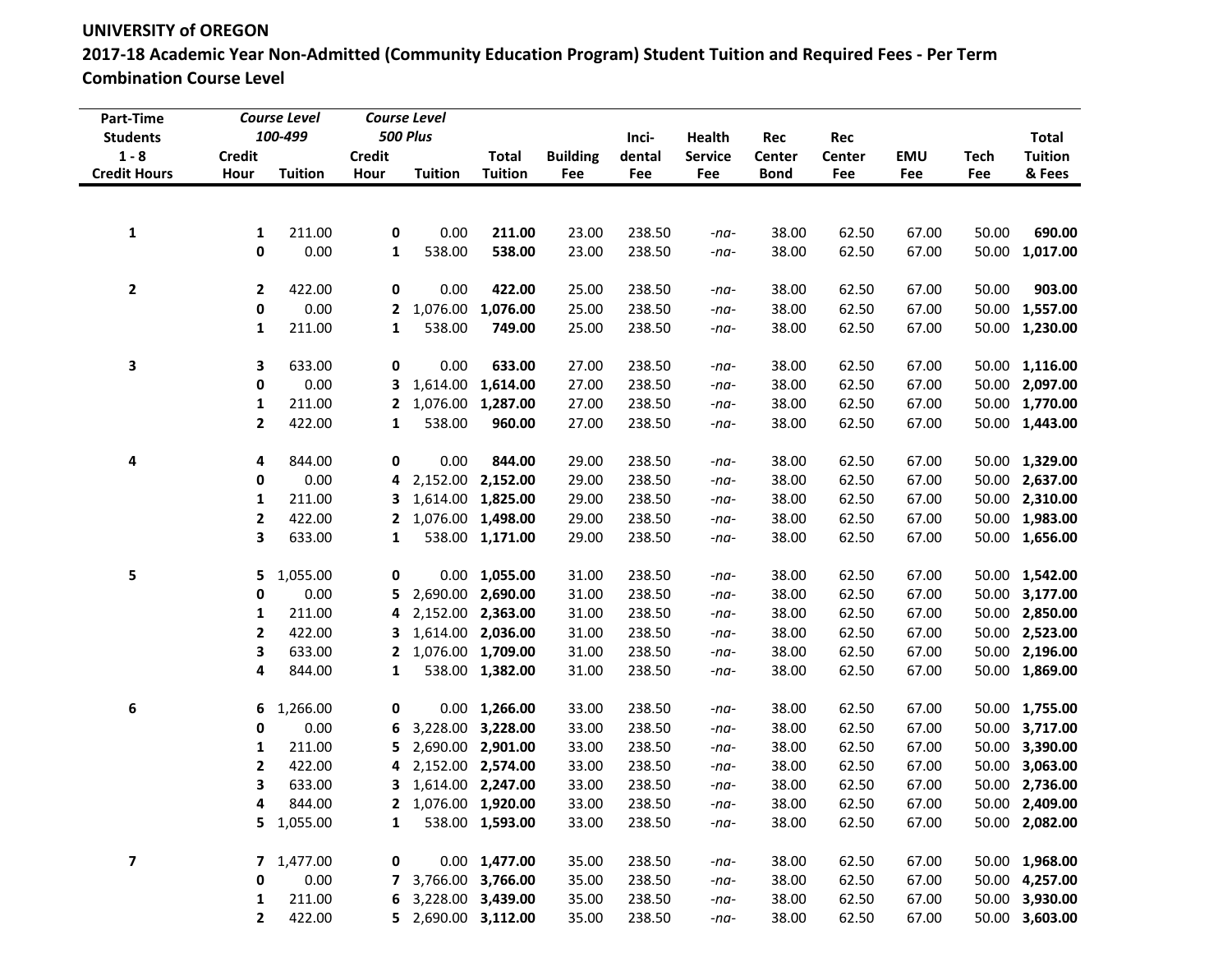**2017-18 Academic Year Non-Admitted (Community Education Program) Student Tuition and Required Fees - Per Term Combination Course Level**

| Part-Time           |               | <b>Course Level</b> |               | <b>Course Level</b> |                   |                 |        |                |             |        |            |             |                |
|---------------------|---------------|---------------------|---------------|---------------------|-------------------|-----------------|--------|----------------|-------------|--------|------------|-------------|----------------|
| <b>Students</b>     |               | 100-499             |               | 500 Plus            |                   |                 | Inci-  | <b>Health</b>  | Rec         | Rec    |            |             | <b>Total</b>   |
| $1 - 8$             | <b>Credit</b> |                     | <b>Credit</b> |                     | <b>Total</b>      | <b>Building</b> | dental | <b>Service</b> | Center      | Center | <b>EMU</b> | <b>Tech</b> | <b>Tuition</b> |
| <b>Credit Hours</b> | Hour          | <b>Tuition</b>      | Hour          | <b>Tuition</b>      | <b>Tuition</b>    | Fee             | Fee    | Fee            | <b>Bond</b> | Fee    | Fee        | Fee         | & Fees         |
|                     |               |                     |               |                     |                   |                 |        |                |             |        |            |             |                |
|                     | 3             | 633.00              |               | 4 2,152.00 2,785.00 |                   | 35.00           | 238.50 | $-na-$         | 38.00       | 62.50  | 67.00      |             | 50.00 3,276.00 |
|                     | 4             | 844.00              | 3             |                     | 1,614.00 2,458.00 | 35.00           | 238.50 | $-na-$         | 38.00       | 62.50  | 67.00      |             | 50.00 2,949.00 |
|                     | 5             | 1,055.00            | $\mathbf{2}$  |                     | 1,076.00 2,131.00 | 35.00           | 238.50 | $-na-$         | 38.00       | 62.50  | 67.00      |             | 50.00 2,622.00 |
|                     | 6             | 1,266.00            | 1             |                     | 538.00 1,804.00   | 35.00           | 238.50 | $-na-$         | 38.00       | 62.50  | 67.00      | 50.00       | 2,295.00       |
| 8                   | 8             | 1,688.00            | 0             |                     | $0.00$ 1,688.00   | 37.00           | 238.50 | $-na-$         | 38.00       | 62.50  | 67.00      |             | 50.00 2,181.00 |
|                     | $\pmb{0}$     | 0.00                | 8             |                     | 4,304.00 4,304.00 | 37.00           | 238.50 | $-na-$         | 38.00       | 62.50  | 67.00      |             | 50.00 4,797.00 |
|                     | $\mathbf{1}$  | 211.00              | 7             |                     | 3,766.00 3,977.00 | 37.00           | 238.50 | $-na-$         | 38.00       | 62.50  | 67.00      |             | 50.00 4,470.00 |
|                     | $\mathbf{2}$  | 422.00              | 6             |                     | 3,228.00 3,650.00 | 37.00           | 238.50 | $-na-$         | 38.00       | 62.50  | 67.00      |             | 50.00 4,143.00 |
|                     | 3             | 633.00              | 5             |                     | 2,690.00 3,323.00 | 37.00           | 238.50 | $-na-$         | 38.00       | 62.50  | 67.00      |             | 50.00 3,816.00 |
|                     | 4             | 844.00              | 4             |                     | 2,152.00 2,996.00 | 37.00           | 238.50 | $-na-$         | 38.00       | 62.50  | 67.00      |             | 50.00 3,489.00 |
|                     | 5             | 1,055.00            | 3             |                     | 1,614.00 2,669.00 | 37.00           | 238.50 |                | 38.00       | 62.50  | 67.00      |             | 50.00 3,162.00 |
|                     |               | 1,266.00            |               |                     | 1,076.00 2,342.00 | 37.00           | 238.50 | $-na-$         | 38.00       | 62.50  | 67.00      |             | 50.00 2,835.00 |
|                     | 6             |                     | 2             |                     | 538.00 2,015.00   | 37.00           | 238.50 | $-na-$         | 38.00       | 62.50  | 67.00      |             |                |
|                     |               | $7\quad 1,477.00$   | 1             |                     |                   |                 |        | $-na-$         |             |        |            |             | 50.00 2,508.00 |
| 9                   | 9             | 1,899.00            | 0             |                     | $0.00$ 1,899.00   | 39.00           | 238.50 | $-na-$         | 38.00       | 62.50  | 67.00      |             | 50.00 2,394.00 |
|                     | $\pmb{0}$     | 0.00                | 9             |                     | 4,842.00 4,842.00 | 39.00           | 238.50 | $-na-$         | 38.00       | 62.50  | 67.00      |             | 50.00 5,337.00 |
|                     | $\mathbf{1}$  | 211.00              | 8             |                     | 4,304.00 4,515.00 | 39.00           | 238.50 | $-na-$         | 38.00       | 62.50  | 67.00      |             | 50.00 5,010.00 |
|                     | 2             | 422.00              | 7             |                     | 3,766.00 4,188.00 | 39.00           | 238.50 | $-na-$         | 38.00       | 62.50  | 67.00      |             | 50.00 4,683.00 |
|                     | 3             | 633.00              | 6             |                     | 3,228.00 3,861.00 | 39.00           | 238.50 | $-na-$         | 38.00       | 62.50  | 67.00      |             | 50.00 4,356.00 |
|                     | 4             | 844.00              | 5             |                     | 2,690.00 3,534.00 | 39.00           | 238.50 | $-na-$         | 38.00       | 62.50  | 67.00      |             | 50.00 4,029.00 |
|                     | 5             | 1,055.00            | 4             |                     | 2,152.00 3,207.00 | 39.00           | 238.50 | $-na-$         | 38.00       | 62.50  | 67.00      |             | 50.00 3,702.00 |
|                     | 6             | 1,266.00            | 3             |                     | 1,614.00 2,880.00 | 39.00           | 238.50 | $-na-$         | 38.00       | 62.50  | 67.00      |             | 50.00 3,375.00 |
|                     | 7             | 1,477.00            | 2             |                     | 1,076.00 2,553.00 | 39.00           | 238.50 | $-na-$         | 38.00       | 62.50  | 67.00      |             | 50.00 3,048.00 |
|                     | 8             | 1,688.00            | 1             |                     | 538.00 2,226.00   | 39.00           | 238.50 | $-na-$         | 38.00       | 62.50  | 67.00      |             | 50.00 2,721.00 |
|                     |               |                     |               |                     |                   |                 |        |                |             |        |            |             |                |
| 10                  | 10            | 2,110.00            | 0             |                     | $0.00$ 2,110.00   | 41.00           | 238.50 | $-na-$         | 38.00       | 62.50  | 67.00      |             | 50.00 2,607.00 |
|                     | 0             | 0.00                | 10            |                     | 5,380.00 5,380.00 | 41.00           | 238.50 | $-na-$         | 38.00       | 62.50  | 67.00      |             | 50.00 5,877.00 |
|                     | $\mathbf 1$   | 211.00              | 9             |                     | 4,842.00 5,053.00 | 41.00           | 238.50 | $-na-$         | 38.00       | 62.50  | 67.00      |             | 50.00 5,550.00 |
|                     | $\mathbf{2}$  | 422.00              | 8             |                     | 4,304.00 4,726.00 | 41.00           | 238.50 | $-na-$         | 38.00       | 62.50  | 67.00      |             | 50.00 5,223.00 |
|                     | 3             | 633.00              | 7             |                     | 3,766.00 4,399.00 | 41.00           | 238.50 | $-na-$         | 38.00       | 62.50  | 67.00      |             | 50.00 4,896.00 |
|                     | 4             | 844.00              | 6             |                     | 3,228.00 4,072.00 | 41.00           | 238.50 | $-na-$         | 38.00       | 62.50  | 67.00      |             | 50.00 4,569.00 |
|                     | 5             | 1,055.00            | 5             |                     | 2,690.00 3,745.00 | 41.00           | 238.50 | $-na-$         | 38.00       | 62.50  | 67.00      |             | 50.00 4,242.00 |
|                     | 6             | 1,266.00            | 4             |                     | 2,152.00 3,418.00 | 41.00           | 238.50 | $-na-$         | 38.00       | 62.50  | 67.00      |             | 50.00 3,915.00 |
|                     | 7             | 1,477.00            | 3             |                     | 1,614.00 3,091.00 | 41.00           | 238.50 | $-na-$         | 38.00       | 62.50  | 67.00      |             | 50.00 3,588.00 |
|                     | 8             | 1,688.00            | $\mathbf{2}$  |                     | 1,076.00 2,764.00 | 41.00           | 238.50 | $-na-$         | 38.00       | 62.50  | 67.00      |             | 50.00 3,261.00 |
|                     |               | 9 1,899.00          | $\mathbf{1}$  |                     | 538.00 2,437.00   | 41.00           | 238.50 | $-na-$         | 38.00       | 62.50  | 67.00      |             | 50.00 2,934.00 |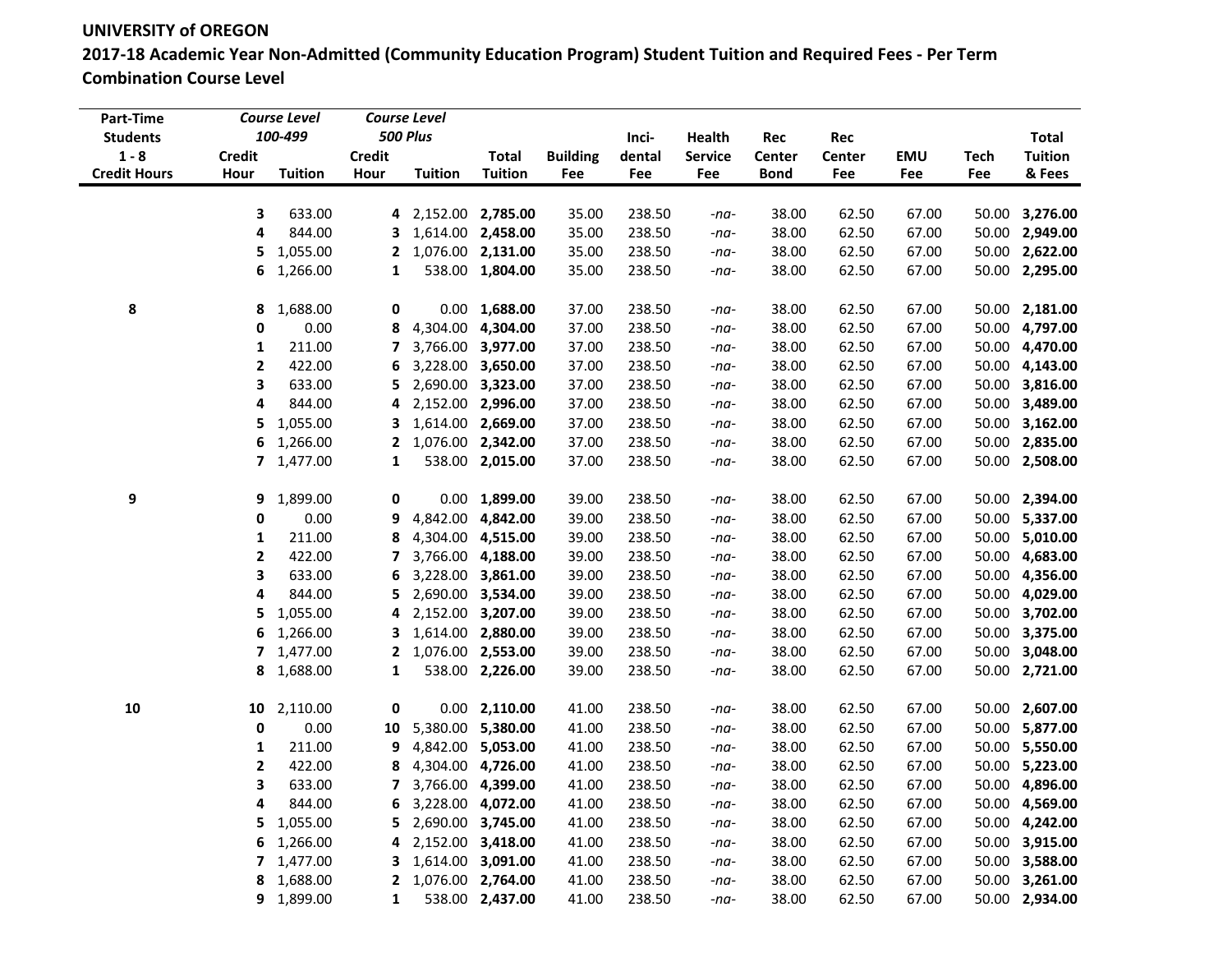**2017-18 Academic Year Non-Admitted (Community Education Program) Student Tuition and Required Fees - Per Term Combination Course Level**

| Part-Time<br><b>Students</b>   |                       | <b>Course Level</b><br>100-499 |                       | Course Level<br><b>500 Plus</b> |                                |                        | Inci-         | Health                | Rec                   | Rec                  |                   |                    | <b>Total</b>             |
|--------------------------------|-----------------------|--------------------------------|-----------------------|---------------------------------|--------------------------------|------------------------|---------------|-----------------------|-----------------------|----------------------|-------------------|--------------------|--------------------------|
| $1 - 8$<br><b>Credit Hours</b> | <b>Credit</b><br>Hour | <b>Tuition</b>                 | <b>Credit</b><br>Hour | <b>Tuition</b>                  | <b>Total</b><br><b>Tuition</b> | <b>Building</b><br>Fee | dental<br>Fee | <b>Service</b><br>Fee | Center<br><b>Bond</b> | <b>Center</b><br>Fee | <b>EMU</b><br>Fee | <b>Tech</b><br>Fee | <b>Tuition</b><br>& Fees |
|                                |                       |                                |                       |                                 |                                |                        |               |                       |                       |                      |                   |                    |                          |
| 11                             |                       | 11 2,321.00                    | 0                     |                                 | $0.00$ 2,321.00                | 43.00                  | 238.50        | $-na-$                | 38.00                 | 62.50                | 67.00             | 50.00              | 2,820.00                 |
|                                | 0                     | 0.00                           | 11                    | 5,918.00                        | 5,918.00                       | 43.00                  | 238.50        | $-na-$                | 38.00                 | 62.50                | 67.00             | 50.00              | 6,417.00                 |
|                                | 1                     | 211.00                         | 10                    | 5,380.00                        | 5,591.00                       | 43.00                  | 238.50        | $-na-$                | 38.00                 | 62.50                | 67.00             | 50.00              | 6,090.00                 |
|                                | 2                     | 422.00                         | 9                     | 4,842.00                        | 5,264.00                       | 43.00                  | 238.50        | $-na-$                | 38.00                 | 62.50                | 67.00             | 50.00              | 5,763.00                 |
|                                | 3                     | 633.00                         | 8                     | 4,304.00                        | 4,937.00                       | 43.00                  | 238.50        | $-na-$                | 38.00                 | 62.50                | 67.00             | 50.00              | 5,436.00                 |
|                                | 4                     | 844.00                         | 7                     | 3,766.00                        | 4,610.00                       | 43.00                  | 238.50        | $-na-$                | 38.00                 | 62.50                | 67.00             | 50.00              | 5,109.00                 |
|                                | 5                     | 1,055.00                       | 6                     | 3,228.00                        | 4,283.00                       | 43.00                  | 238.50        | $-na-$                | 38.00                 | 62.50                | 67.00             | 50.00              | 4,782.00                 |
|                                | 6                     | 1,266.00                       | 5                     | 2,690.00                        | 3,956.00                       | 43.00                  | 238.50        | $-na-$                | 38.00                 | 62.50                | 67.00             | 50.00              | 4,455.00                 |
|                                | 7                     | 1,477.00                       | 4                     | 2,152.00                        | 3,629.00                       | 43.00                  | 238.50        | $-na-$                | 38.00                 | 62.50                | 67.00             | 50.00              | 4,128.00                 |
|                                | 8                     | 1,688.00                       | 3                     | 1,614.00                        | 3,302.00                       | 43.00                  | 238.50        | $-na-$                | 38.00                 | 62.50                | 67.00             | 50.00              | 3,801.00                 |
|                                |                       | 9 1,899.00                     | $\mathbf{2}$          |                                 | 1,076.00 2,975.00              | 43.00                  | 238.50        | $-na-$                | 38.00                 | 62.50                | 67.00             | 50.00              | 3,474.00                 |
|                                |                       | 10 2,110.00                    | $\mathbf{1}$          |                                 | 538.00 2,648.00                | 43.00                  | 238.50        | $-na-$                | 38.00                 | 62.50                | 67.00             | 50.00              | 3,147.00                 |
| 12                             | 12                    | 2,532.00                       | 0                     |                                 | $0.00$ 2,532.00                | 45.00                  | 238.50        | $-na-$                | 38.00                 | 62.50                | 67.00             | 50.00              | 3,033.00                 |
|                                | 0                     | 0.00                           | 12                    |                                 | 6,456.00 6,456.00              | 45.00                  | 238.50        | $-na-$                | 38.00                 | 62.50                | 67.00             | 50.00              | 6,957.00                 |
|                                | 1                     | 211.00                         | 11                    |                                 | 5,918.00 6,129.00              | 45.00                  | 238.50        | $-na-$                | 38.00                 | 62.50                | 67.00             | 50.00              | 6,630.00                 |
|                                | 2                     | 422.00                         | 10                    | 5,380.00                        | 5,802.00                       | 45.00                  | 238.50        | $-na-$                | 38.00                 | 62.50                | 67.00             | 50.00              | 6,303.00                 |
|                                | 3                     | 633.00                         | 9                     | 4,842.00                        | 5,475.00                       | 45.00                  | 238.50        | $-na-$                | 38.00                 | 62.50                | 67.00             | 50.00              | 5,976.00                 |
|                                | 4                     | 844.00                         | 8                     | 4,304.00                        | 5,148.00                       | 45.00                  | 238.50        | $-na-$                | 38.00                 | 62.50                | 67.00             | 50.00              | 5,649.00                 |
|                                | 5                     | 1,055.00                       | 7                     | 3,766.00                        | 4,821.00                       | 45.00                  | 238.50        | $-na-$                | 38.00                 | 62.50                | 67.00             | 50.00              | 5,322.00                 |
|                                | 6                     | 1,266.00                       | 6                     | 3,228.00                        | 4,494.00                       | 45.00                  | 238.50        | $-na-$                | 38.00                 | 62.50                | 67.00             | 50.00              | 4,995.00                 |
|                                | 7                     | 1,477.00                       | 5                     | 2,690.00                        | 4,167.00                       | 45.00                  | 238.50        | $-na-$                | 38.00                 | 62.50                | 67.00             | 50.00              | 4,668.00                 |
|                                | 8                     | 1,688.00                       | 4                     | 2,152.00                        | 3,840.00                       | 45.00                  | 238.50        | $-na-$                | 38.00                 | 62.50                | 67.00             | 50.00              | 4,341.00                 |
|                                | 9                     | 1,899.00                       | 3                     | 1,614.00                        | 3,513.00                       | 45.00                  | 238.50        | $-na-$                | 38.00                 | 62.50                | 67.00             | 50.00              | 4,014.00                 |
|                                | 10                    | 2,110.00                       | 2                     | 1,076.00                        | 3,186.00                       | 45.00                  | 238.50        | $-na-$                | 38.00                 | 62.50                | 67.00             | 50.00              | 3,687.00                 |
|                                |                       | 11 2,321.00                    | $\mathbf{1}$          |                                 | 538.00 2,859.00                | 45.00                  | 238.50        | $-na-$                | 38.00                 | 62.50                | 67.00             |                    | 50.00 3,360.00           |
|                                |                       |                                |                       |                                 |                                |                        |               |                       |                       |                      |                   |                    |                          |

*Notes:*

(1) During the regular academic year, law students on semesters pay 150% of the academic fee.

(2) A one-time Matriculation fee is assessed on all new and transfer students — \$430 Undergraduate / \$430 Graduate and Law.

(3) Students enrolled in off-campus programs (OIMB and Portland only) are assessed 50% of the Incidental fee.

(4) Qualified tuition and fees do not include student health insurance fees for Tax Relief Act reporting.

(5) Students enrolled in the Portland programs use the Portland State University Student Health Center, and pay the same Health Service Fee as PSU students.

(6) Students coded as international undergraduates will be assessed a \$200 fee during the regular academic year.

(7) Students enrolled in University of Oregon's Portland programs do not pay the Recreation Center Fees and the EMU Fee.

*Source:* UO Office of Institutional Research.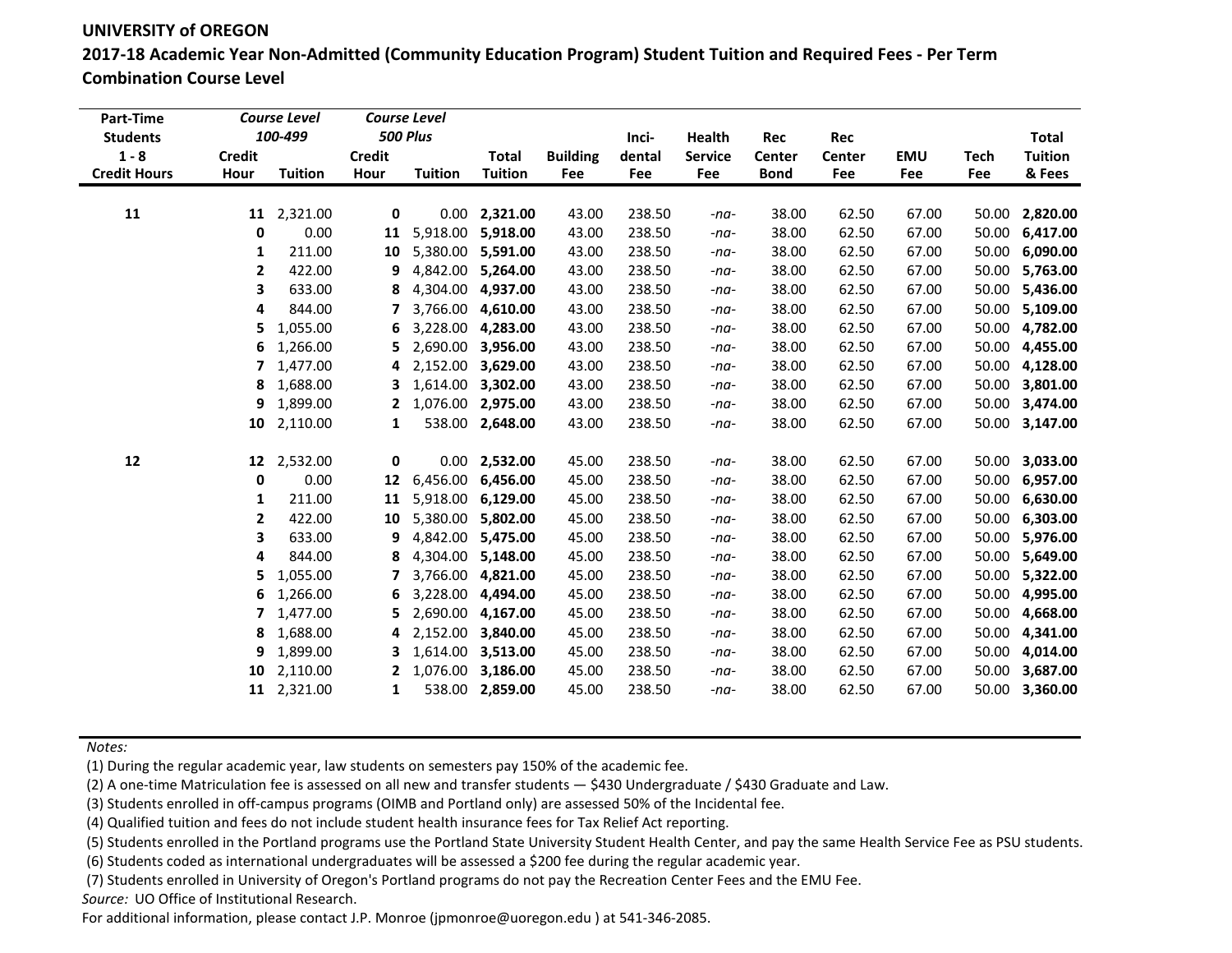# **UNIVERSITY of OREGON 2018 Summer Non-Admitted (Community Education Program) Student Tuition and Required Fees Combination Course Level**

| Part-Time<br><b>Students</b>   |                       | <b>Course Level</b><br>100-499 |                       | <b>Course Level</b><br><b>500 Plus</b> |                                |                        | Inci-         | Health                | Rec                          | Rec                  |                   |                    | <b>Total</b>             |
|--------------------------------|-----------------------|--------------------------------|-----------------------|----------------------------------------|--------------------------------|------------------------|---------------|-----------------------|------------------------------|----------------------|-------------------|--------------------|--------------------------|
| $1 - 8$<br><b>Credit Hours</b> | <b>Credit</b><br>Hour | <b>Tuition</b>                 | <b>Credit</b><br>Hour | <b>Tuition</b>                         | <b>Total</b><br><b>Tuition</b> | <b>Building</b><br>Fee | dental<br>Fee | <b>Service</b><br>Fee | <b>Center</b><br><b>Bond</b> | <b>Center</b><br>Fee | <b>EMU</b><br>Fee | <b>Tech</b><br>Fee | <b>Tuition</b><br>& Fees |
|                                |                       |                                |                       |                                        |                                |                        |               |                       |                              |                      |                   |                    |                          |
| 1                              | 1                     | 189.00                         | 0                     | 0.00                                   | 189.00                         | 34.00                  | 59.50         | $-na-$                | 38.00                        | 62.50                | 67.00             | 50.00              | 500.00                   |
|                                | 0                     | 0.00                           | 1                     | 383.00                                 | 383.00                         | 34.00                  | 59.50         | $-na-$                | 38.00                        | 62.50                | 67.00             | 50.00              | 694.00                   |
| $\mathbf{2}$                   | $\mathbf{2}$          | 378.00                         | 0                     | 0.00                                   | 378.00                         | 34.00                  | 59.50         | $-na-$                | 38.00                        | 62.50                | 67.00             | 50.00              | 689.00                   |
|                                | 0                     | 0.00                           | $\mathbf{2}$          | 694.00                                 | 694.00                         | 34.00                  | 59.50         | $-na-$                | 38.00                        | 62.50                | 67.00             | 50.00              | 1,005.00                 |
|                                | $\mathbf{1}$          | 189.00                         | $\mathbf{1}$          | 383.00                                 | 572.00                         | 34.00                  | 59.50         | $-na-$                | 38.00                        | 62.50                | 67.00             | 50.00              | 883.00                   |
| 3                              | 3                     | 567.00                         | 0                     | 0.00                                   | 567.00                         | 34.00                  | 59.50         | -na-                  | 38.00                        | 62.50                | 67.00             | 50.00              | 878.00                   |
|                                | 0                     | 0.00                           | 3                     | 1,005.00                               | 1,005.00                       | 34.00                  | 59.50         | -na-                  | 38.00                        | 62.50                | 67.00             | 50.00              | 1,316.00                 |
|                                | 1                     | 189.00                         | 2                     | 694.00                                 | 883.00                         | 34.00                  | 59.50         | $-na-$                | 38.00                        | 62.50                | 67.00             |                    | 50.00 1,194.00           |
|                                | $\mathbf{2}$          | 378.00                         | $\mathbf{1}$          | 383.00                                 | 761.00                         | 34.00                  | 59.50         | $-na-$                | 38.00                        | 62.50                | 67.00             |                    | 50.00 1,072.00           |
| 4                              | 4                     | 756.00                         | 0                     | 0.00                                   | 756.00                         | 34.00                  | 59.50         | -na-                  | 38.00                        | 62.50                | 67.00             | 50.00              | 1,067.00                 |
|                                | 0                     | 0.00                           | 4                     | 1,316.00                               | 1,316.00                       | 34.00                  | 59.50         | $-na-$                | 38.00                        | 62.50                | 67.00             |                    | 50.00 1,627.00           |
|                                | 1                     | 189.00                         | 3                     |                                        | 1,005.00 1,194.00              | 34.00                  | 59.50         | $-na-$                | 38.00                        | 62.50                | 67.00             |                    | 50.00 1,505.00           |
|                                | $\mathbf{2}$          | 378.00                         | 2                     |                                        | 694.00 1,072.00                | 34.00                  | 59.50         | $-na-$                | 38.00                        | 62.50                | 67.00             |                    | 50.00 1,383.00           |
|                                | 3                     | 567.00                         | 1                     | 383.00                                 | 950.00                         | 34.00                  | 59.50         | $-na-$                | 38.00                        | 62.50                | 67.00             |                    | 50.00 1,261.00           |
| 5                              | 5                     | 945.00                         | 0                     | 0.00                                   | 945.00                         | 34.00                  | 59.50         | -na-                  | 38.00                        | 62.50                | 67.00             |                    | 50.00 1,256.00           |
|                                | 0                     | 0.00                           | 5.                    |                                        | 1,627.00 1,627.00              | 34.00                  | 59.50         | $-na-$                | 38.00                        | 62.50                | 67.00             |                    | 50.00 1,938.00           |
|                                | 1                     | 189.00                         | 4                     |                                        | 1,316.00 1,505.00              | 34.00                  | 59.50         | $-na-$                | 38.00                        | 62.50                | 67.00             |                    | 50.00 1,816.00           |
|                                | $\mathbf{2}$          | 378.00                         | 3                     |                                        | 1,005.00 1,383.00              | 34.00                  | 59.50         | $-na-$                | 38.00                        | 62.50                | 67.00             |                    | 50.00 1,694.00           |
|                                | 3                     | 567.00                         | 2                     |                                        | 694.00 1,261.00                | 34.00                  | 59.50         | $-na-$                | 38.00                        | 62.50                | 67.00             |                    | 50.00 1,572.00           |
|                                | 4                     | 756.00                         | 1                     |                                        | 383.00 1,139.00                | 34.00                  | 59.50         | $-na-$                | 38.00                        | 62.50                | 67.00             |                    | 50.00 1,450.00           |
| 6                              | 6                     | 1,134.00                       | 0                     |                                        | $0.00$ 1,134.00                | 34.00                  | 59.50         | -na-                  | 38.00                        | 62.50                | 67.00             | 50.00              | 1,445.00                 |
|                                | 0                     | 0.00                           | 6                     |                                        | 1,938.00 1,938.00              | 34.00                  | 59.50         | -na-                  | 38.00                        | 62.50                | 67.00             | 50.00              | 2,249.00                 |
|                                | 1                     | 189.00                         | 5                     |                                        | 1,627.00 1,816.00              | 34.00                  | 59.50         | -na-                  | 38.00                        | 62.50                | 67.00             |                    | 50.00 2,127.00           |
|                                | $\mathbf{2}$          | 378.00                         | 4                     |                                        | 1,316.00 1,694.00              | 34.00                  | 59.50         | $-na-$                | 38.00                        | 62.50                | 67.00             | 50.00              | 2,005.00                 |
|                                | 3                     | 567.00                         |                       | 3 1,005.00 1,572.00                    |                                | 34.00                  | 59.50         | $-na-$                | 38.00                        | 62.50                | 67.00             |                    | 50.00 1,883.00           |
|                                | 4                     | 756.00                         | 2                     |                                        | 694.00 1,450.00                | 34.00                  | 59.50         | $-na-$                | 38.00                        | 62.50                | 67.00             |                    | 50.00 1,761.00           |
|                                | 5                     | 945.00                         | 1                     |                                        | 383.00 1,328.00                | 34.00                  | 59.50         | $-na-$                | 38.00                        | 62.50                | 67.00             |                    | 50.00 1,639.00           |
| 7                              | 7                     | 1,323.00                       | 0                     |                                        | $0.00$ 1,323.00                | 34.00                  | 59.50         | -na-                  | 38.00                        | 62.50                | 67.00             |                    | 50.00 1,634.00           |
|                                | 0                     | 0.00                           | $7^{\circ}$           |                                        | 2,249.00 2,249.00              | 34.00                  | 59.50         | -na-                  | 38.00                        | 62.50                | 67.00             |                    | 50.00 2,560.00           |
|                                | 1                     | 189.00                         |                       | 6 1,938.00 2,127.00                    |                                | 34.00                  | 59.50         | -na-                  | 38.00                        | 62.50                | 67.00             |                    | 50.00 2,438.00           |
|                                | $\mathbf{2}$          | 378.00                         |                       | 5 1,627.00 2,005.00                    |                                | 34.00                  | 59.50         | $-na-$                | 38.00                        | 62.50                | 67.00             |                    | 50.00 2,316.00           |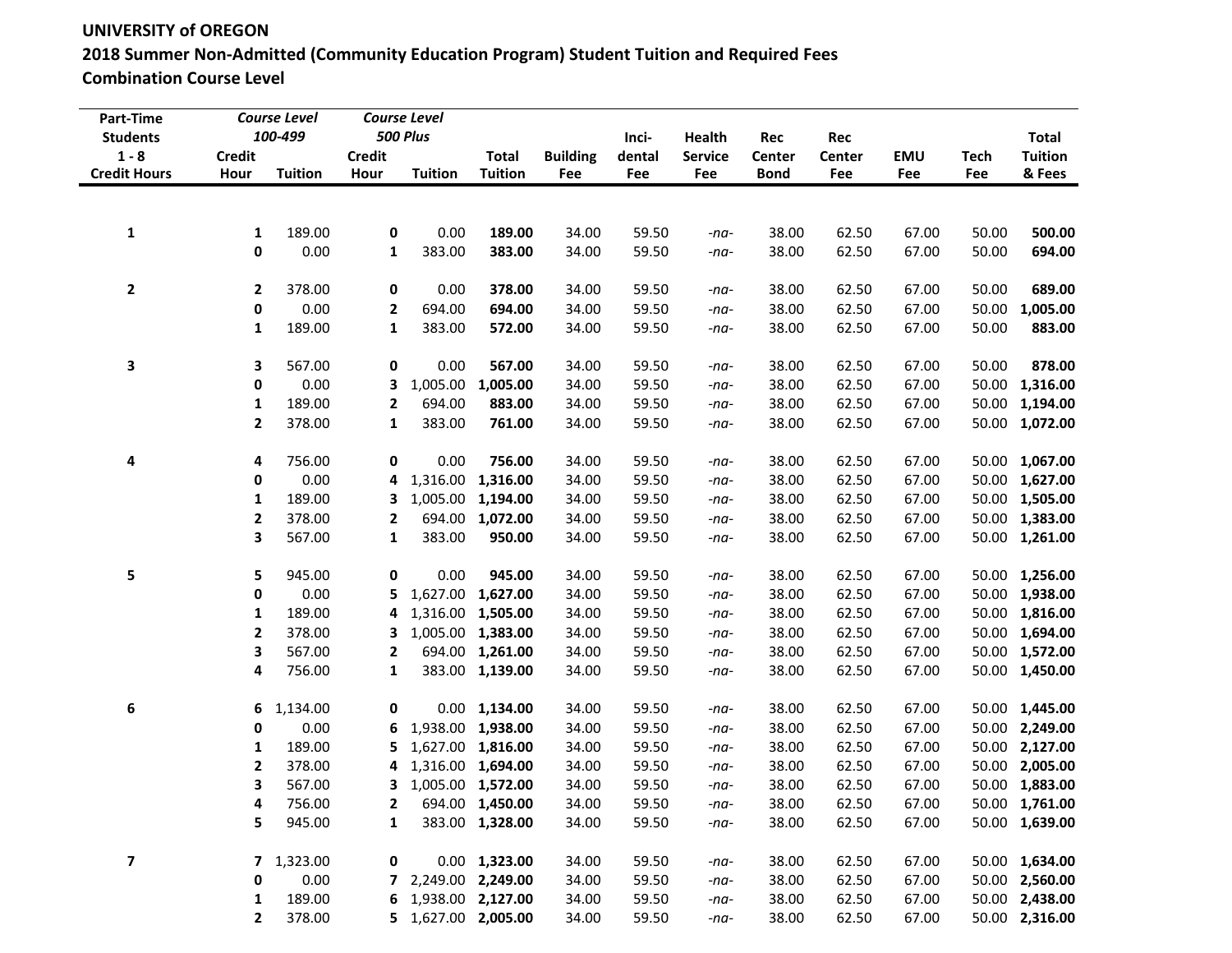**UNIVERSITY of OREGON 2018 Summer Non-Admitted (Community Education Program) Student Tuition and Required Fees Combination Course Level**

| Part-Time<br><b>Students</b> |               | <b>Course Level</b><br>100-499 |                          | <b>Course Level</b><br><b>500 Plus</b> |                   |                 | Inci-  | Health         | Rec         | Rec    |            |             | <b>Total</b>   |
|------------------------------|---------------|--------------------------------|--------------------------|----------------------------------------|-------------------|-----------------|--------|----------------|-------------|--------|------------|-------------|----------------|
| $1 - 8$                      | <b>Credit</b> |                                | <b>Credit</b>            |                                        | <b>Total</b>      | <b>Building</b> | dental | <b>Service</b> | Center      | Center | <b>EMU</b> | <b>Tech</b> | <b>Tuition</b> |
| <b>Credit Hours</b>          | Hour          | <b>Tuition</b>                 | Hour                     | <b>Tuition</b>                         | <b>Tuition</b>    | Fee             | Fee    | Fee            | <b>Bond</b> | Fee    | Fee        | Fee         | & Fees         |
|                              |               |                                |                          |                                        |                   |                 |        |                |             |        |            |             |                |
|                              | 3             | 567.00                         |                          | 4 1,316.00 1,883.00                    |                   | 34.00           | 59.50  | $-na-$         | 38.00       | 62.50  | 67.00      | 50.00       | 2,194.00       |
|                              | 4             | 756.00                         | 3                        |                                        | 1,005.00 1,761.00 | 34.00           | 59.50  | $-na-$         | 38.00       | 62.50  | 67.00      | 50.00       | 2,072.00       |
|                              | 5             | 945.00                         | $\mathbf{2}$             |                                        | 694.00 1,639.00   | 34.00           | 59.50  | $-na-$         | 38.00       | 62.50  | 67.00      |             | 50.00 1,950.00 |
|                              | 6             | 1,134.00                       | 1                        |                                        | 383.00 1,517.00   | 34.00           | 59.50  | $-na-$         | 38.00       | 62.50  | 67.00      | 50.00       | 1,828.00       |
| 8                            | 8             | 1,512.00                       | 0                        |                                        | $0.00$ 1,512.00   | 34.00           | 59.50  | $-na-$         | 38.00       | 62.50  | 67.00      |             | 50.00 1,823.00 |
|                              | 0             | 0.00                           | 8                        |                                        | 2,560.00 2,560.00 | 34.00           | 59.50  | $-na-$         | 38.00       | 62.50  | 67.00      |             | 50.00 2,871.00 |
|                              | $\mathbf 1$   | 189.00                         | $\overline{ }$           | 2,249.00 2,438.00                      |                   | 34.00           | 59.50  | $-na-$         | 38.00       | 62.50  | 67.00      | 50.00       | 2,749.00       |
|                              | $\mathbf{2}$  | 378.00                         | 6                        | 1,938.00 2,316.00                      |                   | 34.00           | 59.50  | $-na-$         | 38.00       | 62.50  | 67.00      |             | 50.00 2,627.00 |
|                              | 3             | 567.00                         | 5                        | 1,627.00 2,194.00                      |                   | 34.00           | 59.50  | $-na-$         | 38.00       | 62.50  | 67.00      |             | 50.00 2,505.00 |
|                              | 4             | 756.00                         | 4                        | 1,316.00 2,072.00                      |                   | 34.00           | 59.50  | $-na-$         | 38.00       | 62.50  | 67.00      | 50.00       | 2,383.00       |
|                              | 5             | 945.00                         | 3                        | 1,005.00 1,950.00                      |                   | 34.00           | 59.50  | $-na-$         | 38.00       | 62.50  | 67.00      | 50.00       | 2,261.00       |
|                              | 6             | 1,134.00                       | $\mathbf{2}$             |                                        | 694.00 1,828.00   | 34.00           | 59.50  | $-na-$         | 38.00       | 62.50  | 67.00      | 50.00       | 2,139.00       |
|                              |               | 7 1,323.00                     | $\mathbf{1}$             |                                        | 383.00 1,706.00   | 34.00           | 59.50  | $-na-$         | 38.00       | 62.50  | 67.00      |             | 50.00 2,017.00 |
|                              |               |                                |                          |                                        |                   |                 |        |                |             |        |            |             |                |
| 9                            | 9             | 1,701.00                       | 0                        |                                        | $0.00$ 1,701.00   | 34.00           | 59.50  | $-na-$         | 38.00       | 62.50  | 67.00      |             | 50.00 2,012.00 |
|                              | $\mathbf 0$   | 0.00                           | 9                        | 2,871.00 2,871.00                      |                   | 34.00           | 59.50  | $-na-$         | 38.00       | 62.50  | 67.00      | 50.00       | 3,182.00       |
|                              | 1             | 189.00                         | 8                        |                                        | 2,560.00 2,749.00 | 34.00           | 59.50  | $-na-$         | 38.00       | 62.50  | 67.00      | 50.00       | 3,060.00       |
|                              | 2             | 378.00                         | $\overline{\phantom{a}}$ |                                        | 2,249.00 2,627.00 | 34.00           | 59.50  | $-na-$         | 38.00       | 62.50  | 67.00      | 50.00       | 2,938.00       |
|                              | 3             | 567.00                         | 6                        | 1,938.00 2,505.00                      |                   | 34.00           | 59.50  | $-na-$         | 38.00       | 62.50  | 67.00      | 50.00       | 2,816.00       |
|                              | 4             | 756.00                         | 5                        | 1,627.00 2,383.00                      |                   | 34.00           | 59.50  | $-na-$         | 38.00       | 62.50  | 67.00      | 50.00       | 2,694.00       |
|                              | 5             | 945.00                         | 4                        |                                        | 1,316.00 2,261.00 | 34.00           | 59.50  | $-na-$         | 38.00       | 62.50  | 67.00      |             | 50.00 2,572.00 |
|                              | 6             | 1,134.00                       | 3                        | 1,005.00 2,139.00                      |                   | 34.00           | 59.50  | $-na-$         | 38.00       | 62.50  | 67.00      |             | 50.00 2,450.00 |
|                              | 7             | 1,323.00                       | 2                        |                                        | 694.00 2,017.00   | 34.00           | 59.50  | $-na-$         | 38.00       | 62.50  | 67.00      |             | 50.00 2,328.00 |
|                              | 8             | 1,512.00                       | 1                        |                                        | 383.00 1,895.00   | 34.00           | 59.50  | $-na-$         | 38.00       | 62.50  | 67.00      |             | 50.00 2,206.00 |
| 10                           | 10            | 1,890.00                       | 0                        |                                        | $0.00$ 1,890.00   | 34.00           | 59.50  | $-na-$         | 38.00       | 62.50  | 67.00      |             | 50.00 2,201.00 |
|                              | 0             | 0.00                           | 10                       | 3,182.00 3,182.00                      |                   | 34.00           | 59.50  | $-na-$         | 38.00       | 62.50  | 67.00      | 50.00       | 3,493.00       |
|                              | $\mathbf{1}$  | 189.00                         | 9                        |                                        | 2,871.00 3,060.00 | 34.00           | 59.50  | $-na-$         | 38.00       | 62.50  | 67.00      | 50.00       | 3,371.00       |
|                              | $\mathbf{2}$  | 378.00                         | 8                        | 2,560.00 2,938.00                      |                   | 34.00           | 59.50  | $-na-$         | 38.00       | 62.50  | 67.00      | 50.00       | 3,249.00       |
|                              | 3             | 567.00                         | 7                        |                                        | 2,249.00 2,816.00 | 34.00           | 59.50  | $-na-$         | 38.00       | 62.50  | 67.00      | 50.00       | 3,127.00       |
|                              | 4             | 756.00                         | 6                        | 1,938.00 2,694.00                      |                   | 34.00           | 59.50  | $-na-$         | 38.00       | 62.50  | 67.00      | 50.00       | 3,005.00       |
|                              | 5             | 945.00                         | 5                        | 1,627.00 2,572.00                      |                   | 34.00           | 59.50  | $-na-$         | 38.00       | 62.50  | 67.00      | 50.00       | 2,883.00       |
|                              | 6             | 1,134.00                       | 4                        | 1,316.00 2,450.00                      |                   | 34.00           | 59.50  | $-na-$         | 38.00       | 62.50  | 67.00      | 50.00       | 2,761.00       |
|                              | 7             | 1,323.00                       | 3                        | 1,005.00 2,328.00                      |                   | 34.00           | 59.50  | $-na-$         | 38.00       | 62.50  | 67.00      | 50.00       | 2,639.00       |
|                              | 8             | 1,512.00                       | $\overline{2}$           |                                        | 694.00 2,206.00   | 34.00           | 59.50  | $-na-$         | 38.00       | 62.50  | 67.00      |             | 50.00 2,517.00 |
|                              |               | 9 1,701.00                     | $\mathbf{1}$             |                                        | 383.00 2,084.00   | 34.00           | 59.50  | $-na-$         | 38.00       | 62.50  | 67.00      |             | 50.00 2,395.00 |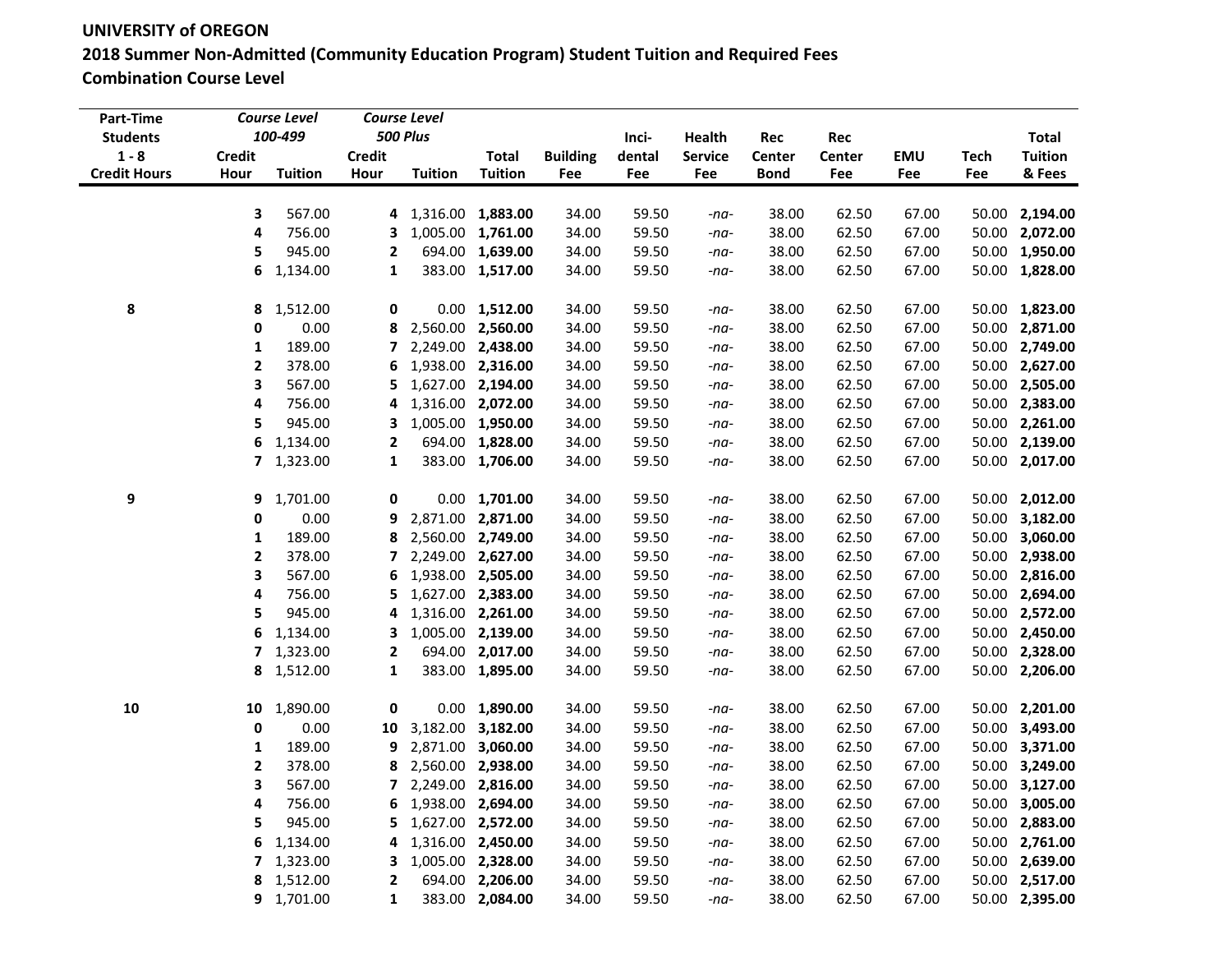**UNIVERSITY of OREGON 2018 Summer Non-Admitted (Community Education Program) Student Tuition and Required Fees Combination Course Level**

| Part-Time<br><b>Students</b> |                         | <b>Course Level</b><br>100-499 |                   | <b>Course Level</b><br><b>500 Plus</b> |                             |                 | Inci-          | Health           | Rec            | Rec            |                |                | <b>Total</b>         |
|------------------------------|-------------------------|--------------------------------|-------------------|----------------------------------------|-----------------------------|-----------------|----------------|------------------|----------------|----------------|----------------|----------------|----------------------|
| $1 - 8$                      | <b>Credit</b>           |                                | <b>Credit</b>     |                                        | <b>Total</b>                | <b>Building</b> | dental         | <b>Service</b>   | <b>Center</b>  | <b>Center</b>  | <b>EMU</b>     | <b>Tech</b>    | <b>Tuition</b>       |
| <b>Credit Hours</b>          | Hour                    | <b>Tuition</b>                 | Hour              | <b>Tuition</b>                         | <b>Tuition</b>              | Fee             | Fee            | Fee              | <b>Bond</b>    | Fee            | Fee            | Fee            | & Fees               |
|                              |                         |                                |                   |                                        |                             |                 |                |                  |                |                |                |                |                      |
| 11                           | 11<br>0                 | 2,079.00<br>0.00               | $\mathbf 0$<br>11 | 3,493.00                               | $0.00$ 2,079.00<br>3,493.00 | 34.00<br>34.00  | 59.50<br>59.50 | $-na-$           | 38.00<br>38.00 | 62.50<br>62.50 | 67.00<br>67.00 | 50.00<br>50.00 | 2,390.00<br>3,804.00 |
|                              | 1                       | 189.00                         | 10                | 3,182.00                               | 3,371.00                    | 34.00           | 59.50          | $-na-$<br>$-na-$ | 38.00          | 62.50          | 67.00          | 50.00          | 3,682.00             |
|                              | $\mathbf{2}$            | 378.00                         | 9                 | 2,871.00                               | 3,249.00                    | 34.00           | 59.50          |                  | 38.00          | 62.50          | 67.00          | 50.00          | 3,560.00             |
|                              | 3                       | 567.00                         | 8                 | 2,560.00                               | 3,127.00                    | 34.00           | 59.50          | $-na-$<br>$-na-$ | 38.00          | 62.50          | 67.00          | 50.00          | 3,438.00             |
|                              | 4                       | 756.00                         | 7                 | 2,249.00                               | 3,005.00                    | 34.00           | 59.50          | $-na-$           | 38.00          | 62.50          | 67.00          | 50.00          | 3,316.00             |
|                              | 5                       | 945.00                         | 6                 | 1,938.00                               | 2,883.00                    | 34.00           | 59.50          | $-na-$           | 38.00          | 62.50          | 67.00          | 50.00          | 3,194.00             |
|                              | 6                       | 1,134.00                       | 5                 |                                        | 1,627.00 2,761.00           | 34.00           | 59.50          | $-na-$           | 38.00          | 62.50          | 67.00          | 50.00          | 3,072.00             |
|                              | 7                       | 1,323.00                       | 4                 | 1,316.00                               | 2,639.00                    | 34.00           | 59.50          | $-na-$           | 38.00          | 62.50          | 67.00          | 50.00          | 2,950.00             |
|                              |                         | 8 1,512.00                     | 3                 | 1,005.00                               | 2,517.00                    | 34.00           | 59.50          | $-na-$           | 38.00          | 62.50          | 67.00          | 50.00          | 2,828.00             |
|                              |                         | 9 1,701.00                     | 2                 |                                        | 694.00 2,395.00             | 34.00           | 59.50          | $-na-$           | 38.00          | 62.50          | 67.00          | 50.00          | 2,706.00             |
|                              |                         | 10 1,890.00                    | 1                 |                                        | 383.00 2,273.00             | 34.00           | 59.50          | $-na-$           | 38.00          | 62.50          | 67.00          |                | 50.00 2,584.00       |
|                              |                         |                                |                   |                                        |                             |                 |                |                  |                |                |                |                |                      |
| 12                           | 12                      | 2,268.00                       | 0                 |                                        | $0.00$ 2,268.00             | 34.00           | 59.50          | $-na-$           | 38.00          | 62.50          | 67.00          |                | 50.00 2,579.00       |
|                              | 0                       | 0.00                           | 12                | 3,804.00                               | 3,804.00                    | 34.00           | 59.50          | $-na-$           | 38.00          | 62.50          | 67.00          | 50.00          | 4,115.00             |
|                              | 1                       | 189.00                         | 11                | 3,493.00                               | 3,682.00                    | 34.00           | 59.50          | $-na-$           | 38.00          | 62.50          | 67.00          | 50.00          | 3,993.00             |
|                              | 2                       | 378.00                         | 10                | 3,182.00                               | 3,560.00                    | 34.00           | 59.50          | $-na-$           | 38.00          | 62.50          | 67.00          | 50.00          | 3,871.00             |
|                              | 3                       | 567.00                         | 9                 | 2,871.00                               | 3,438.00                    | 34.00           | 59.50          | $-na-$           | 38.00          | 62.50          | 67.00          | 50.00          | 3,749.00             |
|                              | 4                       | 756.00                         | 8                 | 2,560.00                               | 3,316.00                    | 34.00           | 59.50          | $-na-$           | 38.00          | 62.50          | 67.00          | 50.00          | 3,627.00             |
|                              | 5                       | 945.00                         |                   | 2,249.00                               | 3,194.00                    | 34.00           | 59.50          | $-na-$           | 38.00          | 62.50          | 67.00          | 50.00          | 3,505.00             |
|                              | 6                       | 1,134.00                       | 6                 | 1,938.00                               | 3,072.00                    | 34.00           | 59.50          | $-na-$           | 38.00          | 62.50          | 67.00          | 50.00          | 3,383.00             |
|                              | $\overline{\mathbf{z}}$ | 1,323.00                       | 5                 | 1,627.00                               | 2,950.00                    | 34.00           | 59.50          | $-na-$           | 38.00          | 62.50          | 67.00          | 50.00          | 3,261.00             |
|                              | 8                       | 1,512.00                       | 4                 | 1,316.00                               | 2,828.00                    | 34.00           | 59.50          | $-na-$           | 38.00          | 62.50          | 67.00          | 50.00          | 3,139.00             |
|                              |                         | 9 1,701.00                     | 3                 | 1,005.00                               | 2,706.00                    | 34.00           | 59.50          | $-na-$           | 38.00          | 62.50          | 67.00          | 50.00          | 3,017.00             |
|                              | 10                      | 1,890.00                       | $\mathbf{2}$      |                                        | 694.00 2,584.00             | 34.00           | 59.50          | $-na-$           | 38.00          | 62.50          | 67.00          | 50.00          | 2,895.00             |
|                              |                         | 11 2,079.00                    | 1                 |                                        | 383.00 2,462.00             | 34.00           | 59.50          | $-na-$           | 38.00          | 62.50          | 67.00          |                | 50.00 2,773.00       |

*Notes:*

(1) During the regular academic year, law students on semesters pay 150% of the academic fee.

(2) A one-time Matriculation fee is assessed on all new and transfer students — \$430 Undergraduate / \$430 Graduate and Law.

(3) Students enrolled in off-campus programs (OIMB and Portland only) are assessed 50% of the Incidental fee.

(4) Qualified tuition and fees do not include student health insurance fees for Tax Relief Act reporting.

(5) Students enrolled in the Portland programs use the Portland State University Student Health Center, and pay the same Health Service Fee as PSU students.

(6) Students coded as international undergraduates will be assessed a \$200 fee during the regular academic year.

(7) Students enrolled in University of Oregon's Portland programs do not pay the Recreation Center Fees and the EMU Fee.

*Source:* UO Office of Institutional Research.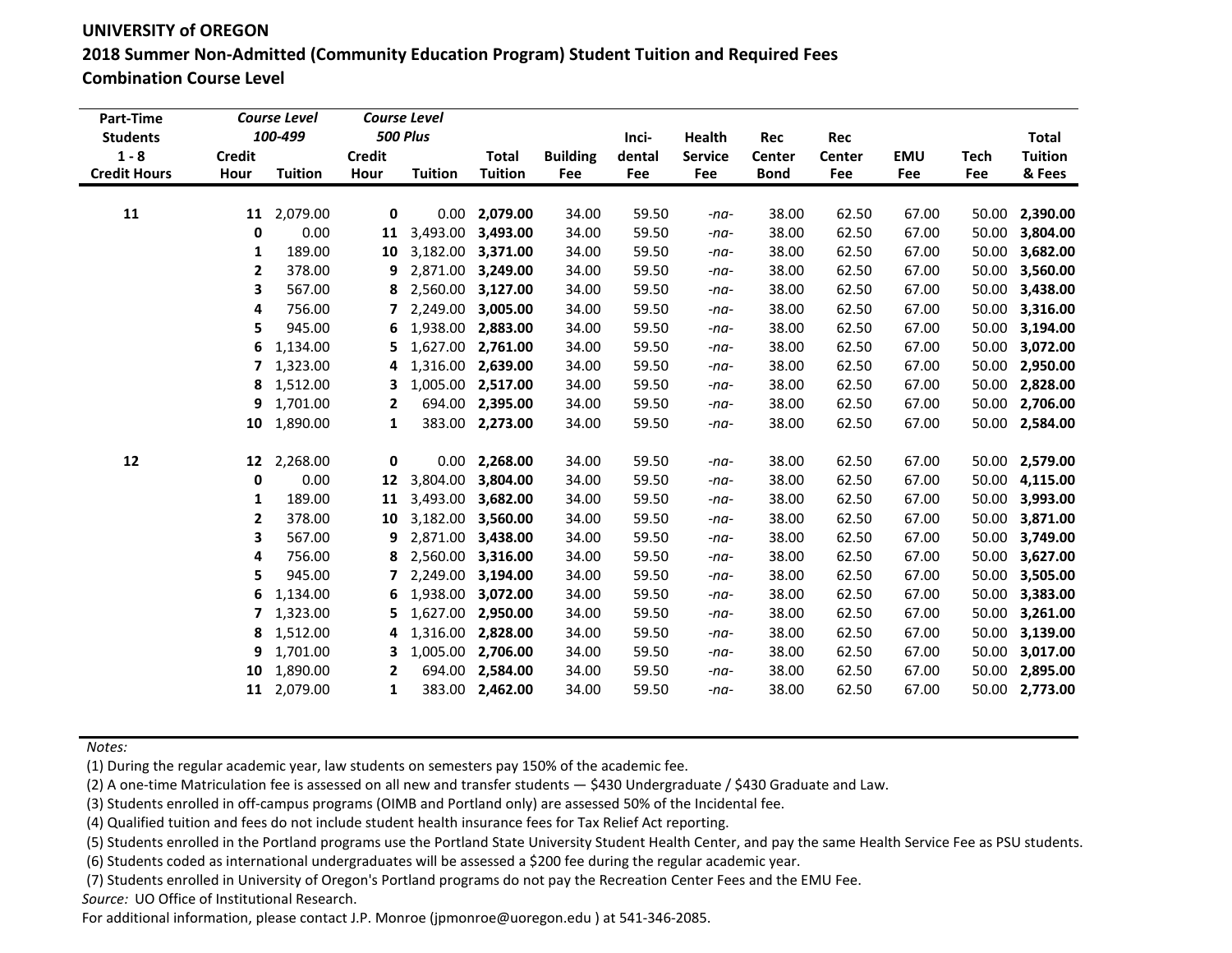**2016-17 Academic Year Part-Time, Non-Matriculated Student Tuition and Fee Matrix - Per Term**

|              | <b>Course Level 500 Plus</b> |          |                |          |                |          |          |          |          |          |           |           |           |           |           |           |           |           |           |
|--------------|------------------------------|----------|----------------|----------|----------------|----------|----------|----------|----------|----------|-----------|-----------|-----------|-----------|-----------|-----------|-----------|-----------|-----------|
| Credit Hours | $\Omega$                     |          | $\overline{2}$ |          | $\overline{a}$ | 5        | 6        |          | 8        | 9        | 10        | 11        | 12        | 13        | 14        | 15        | 16        | 17        | 18        |
| 0            |                              | 1,017.00 | 1,557.00       | 2,097.00 | 2,637.00       | 3,177.00 | 3,717.00 | 4,257.00 | 4,797.00 | 5,337.00 | 5,877.00  | 6,417.00  | 6,957.00  | 7,495.00  | 8,033.00  | 8,571.00  | 9,109.00  | 9,647.00  | 10,185.00 |
|              | 690.00                       | 1,230.00 | 1,770.00       | 2,310.00 | 2,850.00       | 3,390.00 | 3,930.00 | 4,470.00 | 5,010.00 | 5,550.00 | 6,090.00  | 6,630.00  | 7,168.00  | 7,706.00  | 8.244.00  | 8,782.00  | 9,320.00  | 9.858.00  | 10,396.00 |
|              | 903.00                       | 1,443.00 | 1,983.00       | 2,523.00 | 3,063.00       | 3,603.00 | 4,143.00 | 4,683.00 | 5,223.00 | 5,763.00 | 6,303.00  | 6,841.00  | 7,379.00  | 7,917.00  | 8,455.00  | 8,993.00  | 9,531.00  | 10,069.00 | 10,607.00 |
|              | 1.116.00                     | 1.656.00 | 2,196.00       | 2.736.00 | 3.276.00       | 3.816.00 | 4.356.00 | 4.896.00 | 5.436.00 | 5.976.00 | 6.514.00  | 7.052.00  | 7,590.00  | 8.128.00  | 8.666.00  | 9.204.00  | 9.742.00  | 10.280.00 | 10,818.00 |
|              | 1,329.00                     | 1,869.00 | 2,409.00       | 2,949.00 | 3,489.00       | 4,029.00 | 4,569.00 | 5,109.00 | 5,649.00 | 6,187.00 | 6,725.00  | 7,263.00  | 7,801.00  | 8,339.00  | 8,877.00  | 9,415.00  | 9,953.00  | 10,491.00 | 11,029.00 |
|              | 1.542.00                     | 2,082.00 | 2,622.00       | 3,162.00 | 3,702.00       | 4,242.00 | 4,782.00 | 5,322.00 | 5,860.00 | 6,398.00 | 6,936.00  | 7,474.00  | 8,012.00  | 8,550.00  | 9,088.00  | 9,626.00  | 10,164.00 | 10,702.00 | 11,240.00 |
|              | 1,755.00                     | 2,295.00 | 2,835.00       | 3.375.00 | 3.915.00       | 4,455.00 | 4,995.00 | 5,533.00 | 6,071.00 | 6,609.00 | 7.147.00  | 7,685.00  | 8,223.00  | 8,761.00  | 9.299.00  | 9.837.00  | 10,375.00 | 10,913.00 | 11,451.00 |
|              | 1,968.00                     | 2,508.00 | 3,048.00       | 3,588.00 | 4,128.00       | 4,668.00 | 5,206.00 | 5.744.00 | 6.282.00 | 6,820.00 | 7,358.00  | 7,896.00  | 8,434.00  | 8,972.00  | 9,510.00  | 10,048.00 | 10,586.00 | 11,124.00 | 11,662.00 |
|              | 2,181.00                     | 2,721.00 | 3,261.00       | 3,801.00 | 4,341.00       | 4,879.00 | 5,417.00 | 5,955.00 | 6,493.00 | 7,031.00 | 7,569.00  | 8,107.00  | 8,645.00  | 9,183.00  | 9,721.00  | 10,259.00 | 10,797.00 | 11,335.00 | 11,873.00 |
|              | 2,394.00                     | 2.934.00 | 3,474.00       | 4,014.00 | 4,552.00       | 5,090.00 | 5,628.00 | 6,166.00 | 6,704.00 | 7,242.00 | 7,780.00  | 8,318.00  | 8,856.00  | 9,394.00  | 9,932.00  | 10,470.00 | 11,008.00 | 11,546.00 | 12,084.00 |
| 10           | 2,607.00                     | 3.147.00 | 3,687.00       | 4.225.00 | 4,763.00       | 5,301.00 | 5,839.00 | 6.377.00 | 6,915.00 | 7,453.00 | 7,991.00  | 8,529.00  | 9,067.00  | 9,605.00  | 10,143.00 | 10,681.00 | 11,219.00 | 11,757.00 | 12,295.00 |
|              | 2.820.00                     | 3.360.00 | 3.898.00       | 4.436.00 | 4.974.00       | 5.512.00 | 6.050.00 | 6.588.00 | 7.126.00 | 7.664.00 | 8.202.00  | 8.740.00  | 9.278.00  | 9.816.00  | 10.354.00 | 10,892.00 | 11.430.00 | 11,968.00 | 12,506.00 |
|              | 3,033.00                     | 3,571.00 | 4,109.00       | 4,647.00 | 5,185.00       | 5,723.00 | 6,261.00 | 6,799.00 | 7,337.00 | 7,875.00 | 8,413.00  | 8,951.00  | 9,489.00  | 10,027.00 | 10,565.00 | 11,103.00 | 11,641.00 | 12,179.00 | 12,717.00 |
| 13           | 3.244.00                     | 3,782.00 | 4,320.00       | 4,858.00 | 5,396.00       | 5,934.00 | 6,472.00 | 7,010.00 | 7,548.00 | 8,086.00 | 8,624.00  | 9,162.00  | 9,700.00  | 10,238.00 | 10,776.00 | 11,314.00 | 11,852.00 | 12,390.00 | 12,928.00 |
| 14           | 3,455.00                     | 3,993.00 | 4,531.00       | 5,069.00 | 5,607.00       | 6,145.00 | 6,683.00 | 7,221.00 | 7,759.00 | 8,297.00 | 8,835.00  | 9,373.00  | 9,911.00  | 10,449.00 | 10,987.00 | 11,525.00 | 12,063.00 | 12,601.00 | 13,139.00 |
| 15           | 3,666.00                     | 4,204.00 | 4,742.00       | 5,280.00 | 5,818.00       | 6,356.00 | 6,894.00 | 7,432.00 | 7,970.00 | 8,508.00 | 9,046.00  | 9,584.00  | 10,122.00 | 10,660.00 | 11,198.00 | 11,736.00 | 12,274.00 | 12,812.00 | 13,350.00 |
| 16           | 3.877.00                     | 4,415.00 | 4,953.00       | 5,491.00 | 6,029.00       | 6,567.00 | 7,105.00 | 7,643.00 | 8,181.00 | 8,719.00 | 9,257.00  | 9,795.00  | 10,333.00 | 10,871.00 | 11,409.00 | 11,947.00 | 12,485.00 | 13,023.00 | 13,561.00 |
|              | 4,088.00                     | 4,626.00 | 5,164.00       | 5,702.00 | 6,240.00       | 6,778.00 | 7,316.00 | 7,854.00 | 8,392.00 | 8,930.00 | 9,468.00  | 10,006.00 | 10,544.00 | 11,082.00 | 11,620.00 | 12,158.00 | 12,696.00 | 13,234.00 | 13,772.00 |
| 18           | 4.299.00                     | 4.837.00 | 5.375.00       | 5.913.00 | 6.451.00       | 6,989.00 | 7,527.00 | 8,065.00 | 8.603.00 | 9.141.00 | 9.679.00  | 10,217.00 | 10,755.00 | 11,293.00 | 11,831.00 | 12,369.00 | 12.907.00 | 13.445.00 | 13,983.00 |
| 19           | 4,510.00                     | 5.048.00 | 5,586.00       | 6.124.00 | 6,662.00       | 7,200.00 | 7,738.00 | 8,276.00 | 8.814.00 | 9,352.00 | 9,890.00  | 10,428.00 | 10,966.00 | 11,504.00 | 12.042.00 | 12,580.00 | 13,118.00 | 13,656.00 | 14,194.00 |
| 20           | 4,721.00                     | 5,259.00 | 5,797.00       | 6,335.00 | 6,873.00       | 7,411.00 | 7,949.00 | 8,487.00 | 9,025.00 | 9,563.00 | 10,101.00 | 10,639.00 | 11,177.00 | 11,715.00 | 12,253.00 | 12,791.00 | 13,329.00 | 13,867.00 | 14,405.00 |
| 21           | 4,932.00                     | 5.470.00 | 6,008.00       | 6.546.00 | 7.084.00       | 7.622.00 | 8.160.00 | 8.698.00 | 9,236.00 | 9.774.00 | 10.312.00 | 10,850.00 | 11,388.00 | 11,926.00 | 12,464.00 | 13.002.00 | 13,540.00 | 14,078.00 | 14,616.00 |